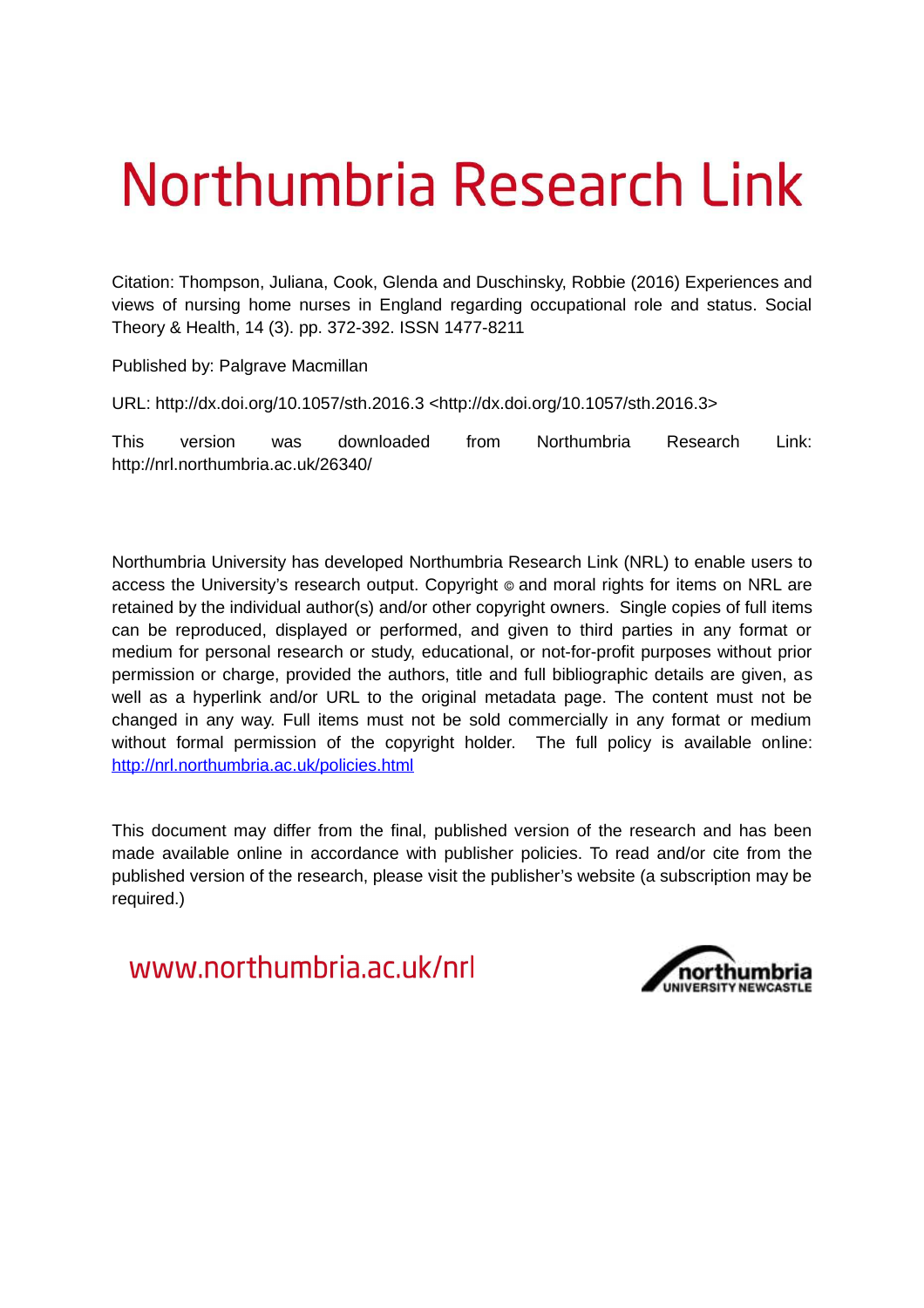**Title:** Experiences and views of nursing home nurses in England regarding occupational role and

status

**Journal:** Social Theory and Health (this version accepted 8 March 2016)

# **Authors:**

# **Juliana Thompson PhD; MA; RN**

Department of Healthcare Faculty of Health and Life Sciences, Northumbria University, Coach Lane Campus, Newcastle upon Tyne, NE7 7XA juliana2.thompson@northumbria.ac.uk 0191 2156497

# **Glenda Cook PhD; MA; RGN; RNT**

Department of Healthcare Faculty of Health and Life Sciences, Northumbria University, glenda.cook@northumbria.ac.uk

# **Robbie Duschinsky PhD; MA; MPhil**

Cambridge Institute of Public Health University of Cambridge rd522@medschl.cam.ac.uk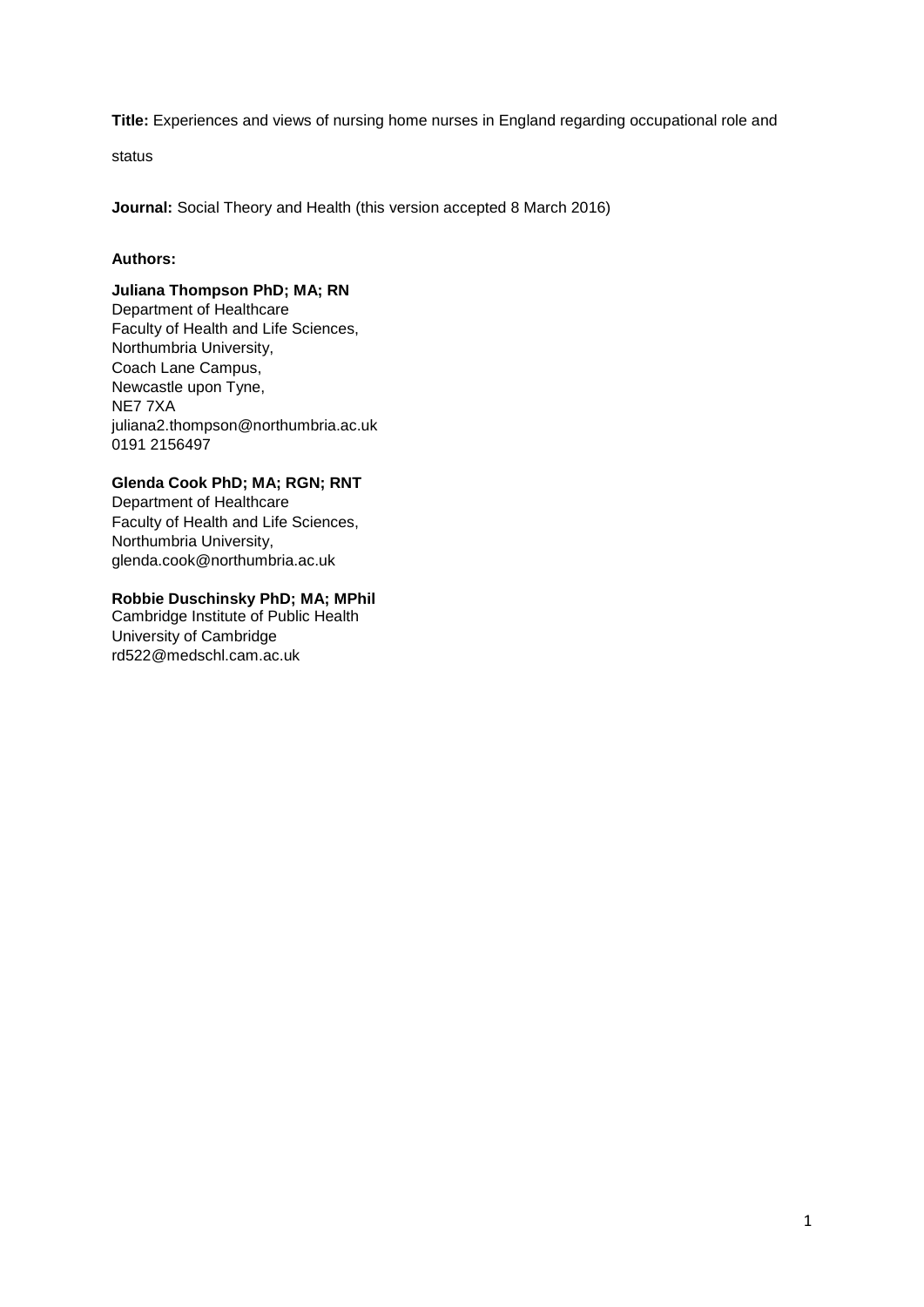# **Abstract**

# **Experiences and views of nursing home nurses in England regarding occupational role and status**

The aim of this paper was to explore nursing home nurses' perceptions of what influences their occupational status. A hermeneutic phenomenological approach was taken, during which 13 nurses from 7 nursing homes for older people located in England were each interviewed up to 5 times using an episodic interview technique. Findings suggested that economic policies regarding funding longterm care, and perceptions of the nature of work undertaken in nursing homes, may together negatively impact the occupational status of nurses working in these settings. This reduced occupational status is proposed as a factor which shapes nurses' perception of this role. Low occupational status may also impact on these nurses' ability to enact the role. Finally, the paper documents how nursing home nurses may attempt to manage issues of status in order to retain occupational esteem.

# **Key words**

Nurse: nursing home: occupational role: occupational status: phenomenological study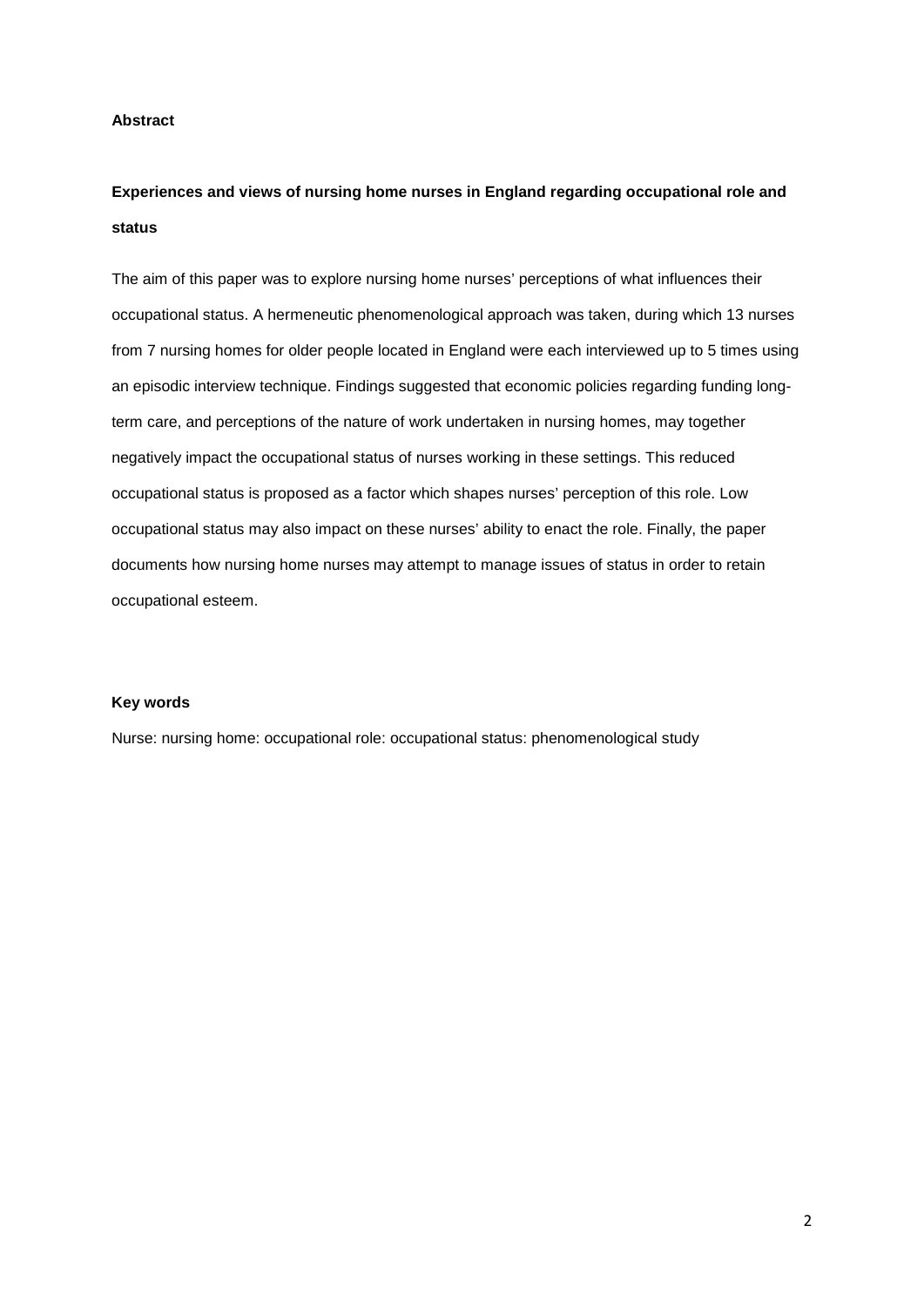**Experiences and views of nursing home nurses in England regarding occupational role and status**

#### **Introduction**

This paper explores the occupational status of registered nurses (RNs) working in nursing homes (NHs) for older people in England. It is argued that views regarding how health and social care is funded in England, and perceptions of the nature of work undertaken in NHs, may have an impact on the occupational status of nurses working in these environments. The paper proposes that reduced occupational status influences how nurses perceive the role. It also suggests that reduced occupational status may have a negative effect on NH nurses' ability to undertake the role. In addition, the paper discusses the strategies NH nurses utilise to address issues of status in their attempts to retain occupational esteem.

#### **Background**

#### **Occupational status**

There has been much debate regarding the definition and constituents of occupational status (for example, Hughes, 1951; 1958; Goode, 1978; Ashforth and Kreiner,1999; Zhou, 2005; Jervis, 2001; Gregg and Wadsworth, 2003; Kreiner et al, 2006; Ashforth et al, 2007). These authors propose that the distinctive characteristics of occupations are interpreted and judged by society. Social or cultural consensus incorporates these judgements into a status system, resulting in an occupational hierarchy.

The researchers cited above propose that a number of occupational characteristics affect status. Zhou (2005) suggests that two types of occupational prestige exist: authority-based and knowledgebased. Zhou (2005) argues that individuals acquire higher status if their occupation is perceived to be an authoritative occupation, but acknowledges that authority does not always lend itself to status because authority figures are often required to manage social conflicts and tensions, which can destabilise their standing. For Zhou (2005), knowledge-based status depends upon the possession of knowledge, skills and qualifications. However, according to Bourdieu and colleagues (Bourdieu and Passera, 1977; Bourdieu, 1986), possession of such attributes only elevate status if these are formally recognised by the dominant socioculture, defined by Bourdieu (1986) as a hegemony through which the dominant group attains consent to its dominance by society. Bourdieu (1986) describes the acquisition of skills recognised by the dominant socioculture as the attainment of 'cultural capital'. He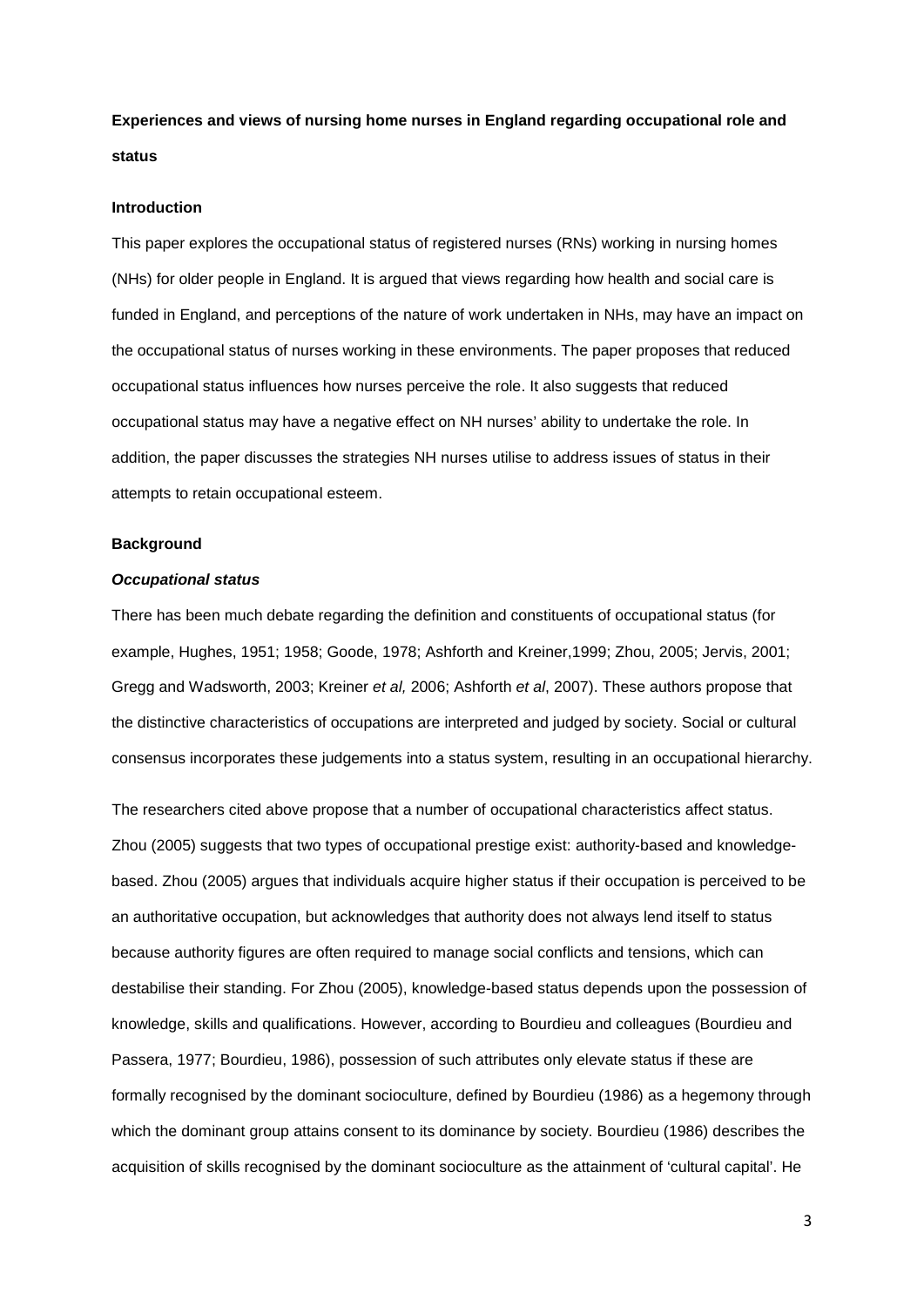proposes that possessing cultural capital elevates the social status of an individual or group, and secures him/her a legitimated 'place' within the dominant socioculture.

The above literature suggests that authority and recognised knowledge lead to high occupational status. However, Hughes (1951; 1958) and Ashforth and colleagues (Ashforth and Kreiner, 1999; 2002; Ashforth et al, 2007) suggest that occupations which would otherwise have authority and/or knowledge-based prestige can be undermined if society has an aversion to these groups. They propose that aversion occurs when occupations involve 'dirty work' - work that is 'physically, socially or morally tainted' (Hughes, 1958, p.122). Physical taint occurs where an occupation is 'directly associated with garbage, death, effluent' or it is 'performed under particularly noxious or dangerous conditions'. Social taint occurs where an occupation involves 'regular contact with people or groups that are themselves regarded as stigmatized, or where the worker appears to have a subservient relationship to others'. Moral taint occurs where an occupation is regarded as 'sinful or of dubious virtue' (Ashforth and Kreiner, 1999, p.415).

Aspects of this definition of 'dirty work', and its generalisability have been contested. For example, performing work in dangerous conditions, or working with stigmatised groups, can be framed as altruistic, glamorous or heroic, which may increase a role's status and appeal, both in terms of the public's perception, and as a potential career (for example, fire service personnel, armed forces, aid workers). McMurray (2012) suggests that in such circumstances, dirt is not simply to be dealt with, but 'claimed' as an entitlement and privilege.

A further criticism of Ashforth and Kreiner's (1999; 2007) theories is they do not acknowledge that social identity constructs, such as those associated with gender, may, and have been found to, influence perceptions of occupational status (for example, Twigg, 2000a; 2000b; Jervis, 2001; Huppatz, 2010; Twigg et al, 2011). Jervis (2001) suggests that care, service, and domestic work have been customarily associated with women and femininity. The author suggests that, because women have traditionally held a lower gender status, these occupations have likewise been perceived as roles with low occupational status. However, Gregg and Wadsworth (2003) argue that de-industrialisation in the Western world during the 1980s and 1990s has resulted in men moving into care and service roles that were previously considered 'feminised'. The authors propose that, although care and service work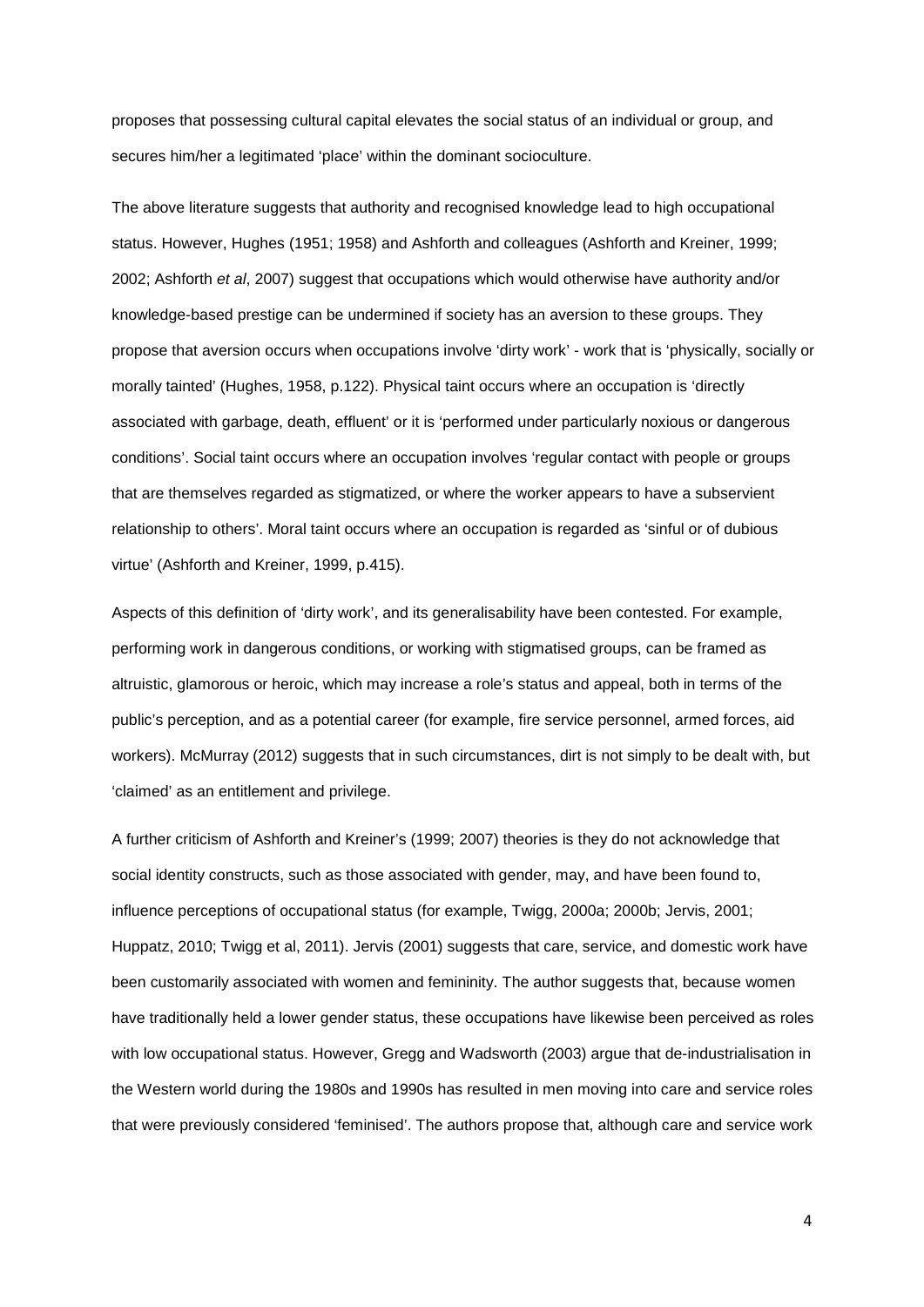are still primarily undertaken by women, this work is now nevertheless increasingly accepted as gender neutral, which has had a positive impact on occupational status.

#### **Occupational status of nursing home nurses**

There has been little direct consideration of what influences the occupational status of RNs who work specifically in NHs. A number of studies that explore nurses' career preferences suggest that LTC delivered in NHs is unappealing because it is perceived as requiring little medical knowledge, or clinical and technical skills. For example, Wade and Skinner (2001) report that student nurses feel that LTC is 'basic' care, and LTC nurses are 'glorified health care assistants' who are 'missing out' on both the practice of medical and technical skills and the utilisation of medical knowledge (p.14). Likewise, Abbey et al (2006) found that student nurses perceive LTC to be 'inferior' to acute care because they view the utilisation of medical, scientific and technical knowledge associated with acute care as 'the core of modern nursing' (pp.16-17). Neville et al (2014) found that gerontology nursing in LTC is an unpopular career choice because nurses place high value on the technological interventions linked more to acute care than other forms of nursing care. Higgins et al (2007) demonstrate a clash of philosophies and incompatible outcome aims between acute care and LTC. The authors suggest that the prime philosophical position of acute care is to treat and return patients to optimum health status, but LTC acknowledges that cure is not always possible, so focuses on striving to improve quality of life. Higgins et al. (2007) suggest that consequently, acute care nurses do not value LTC skills. Raikkonen et al (2007) propose that such perceptions are not just externally imposed. This study found that nurses who have worked in LTC settings for long periods regard themselves as de-skilled as clinical professionals.

The idea that medical and technical skills associated with acute care are highly valued within the socioculture of nursing is not a recent idea. A number of studies of nursing history propose that Western healthcare has been dominated by a medical model, in which health is located in the arena of scientific inquiry, technological practices, and treatment and cure (for example, Carpenter, 1993; Aggleton and Chambers, 2000; Borsay, 2009; Harrison, 2010). These practices and forms of knowledge are highly valued within Western societies, and as a result, the occupational status of professions appearing to enact the medical model is heightened. As Bourdieu (1986) argues, occupations enjoy elevated professional status if they involve the possession and utilisation of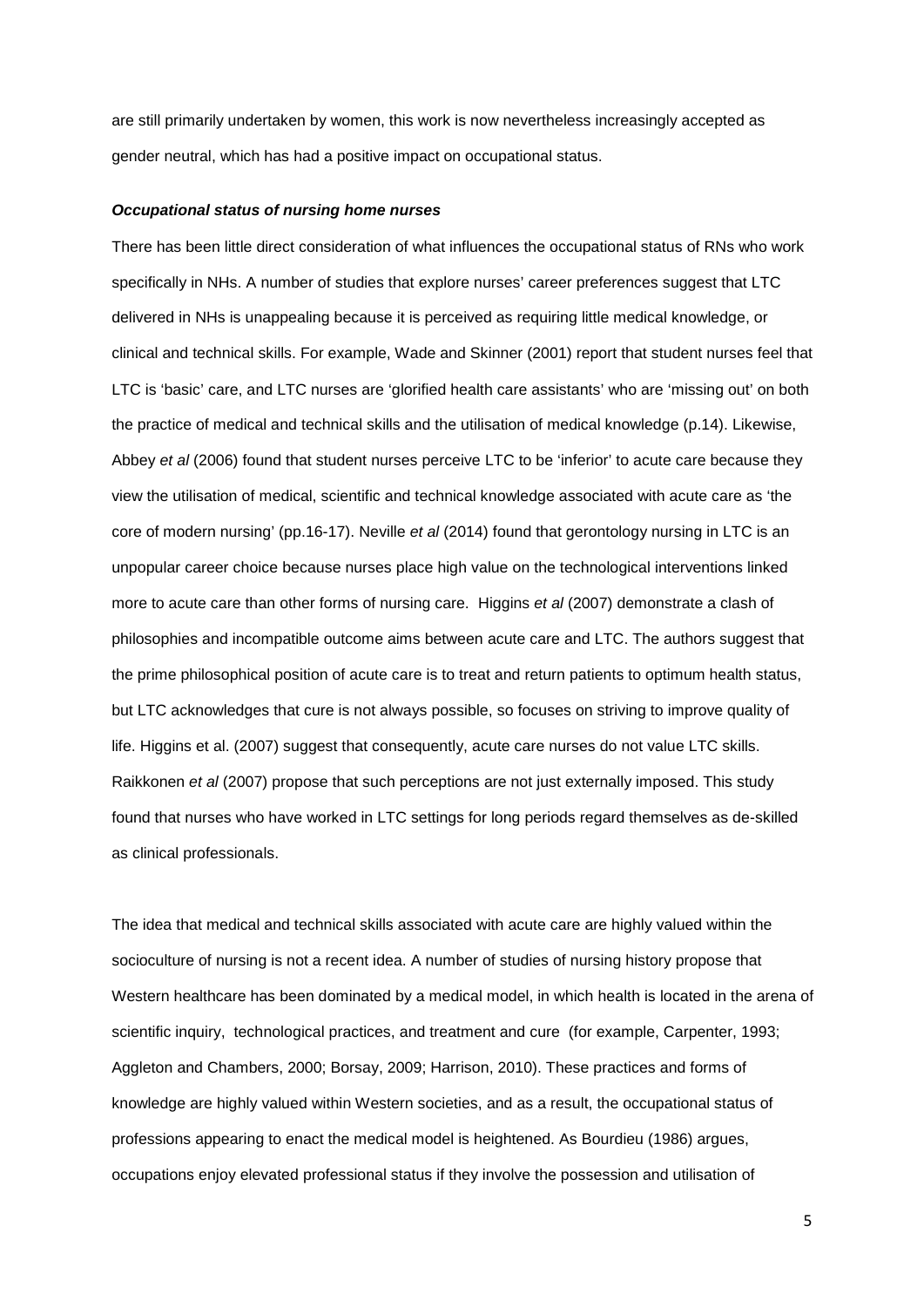knowledge-bases that are deemed eminent by the dominant socio-culture. This suggests that the status of nurses is increased by a principle involvement with medical and technical interventions. Where skills overlap with those of doctors, nursing is associated with having, and utilising, the formal medical knowledge-base that is recognised by a healthcare socio-culture which perceives scientific knowledge as the most valuable knowledge-base. However, other caring practices, particularly those that are shared with healthcare assistants (HCAs), are devalued because they are viewed as activities enacting essential care' that address daily requirements, rather than scientific biomedical treatment.

Other authors (Twigg, 2000a; 2000b; Guy and Newman, 2004; McMurray and Pullen, 2008; Twigg et al, 2011; McMurray, 2012) also propose that performing essential care has an impact on occupational status, but their explanations take a different tack. These authors acknowledge that assumptions about gender, and the 'feminisation' of paid bodywork may influence perceptions of personal care and the occupational status of those hired to undertake it. However, echoing Ashforth and Kreiner's (1999) theory, they also suggest that personal care is viewed by society as distasteful simply because it is physically dirty. McMurray (2012) suggests that despite this, nursing claims dirt as a method of reasserting the caring role. Dirt becomes a method of demonstrating the prioritisation of others over the self, and therefore is a source of pride. Twigg (2000a; 2000b) disagrees, surmising that dirt taints the repute and status of occupations that deliver personal care, and as a consequence, these activities are delegated away from healthcare professionals to non-professional staff.

While the issues discussed above may relate to NH nursing of older people, they do not always specifically relate to NH environments, as older patients with LTC needs may be nursed in other healthcare and community settings. Other literature explores attitudes towards the NH sector as a uniquely funded health and social care setting. Studies that explore social care funding issues describe the challenges faced by service-users and carers in comprehending, negotiating and coping with the financial ramifications of moving into a NH (Wright, 2003; Comas-Herrara et al, 2006; Henwood, 2010; Colombo et al, 2011). In England, for example, individuals who require nursing care in long-term residential settings undergo an assessment of the 'nature', 'intensity', 'complexity' and 'unpredictability' of their care needs in order to ascertain whether their needs are predominantly health-related (Department of Health, 2012). If residents are assessed as having a 'primary health need', their care is funded by the National Health Service (NHS). People who do not meet the 'primary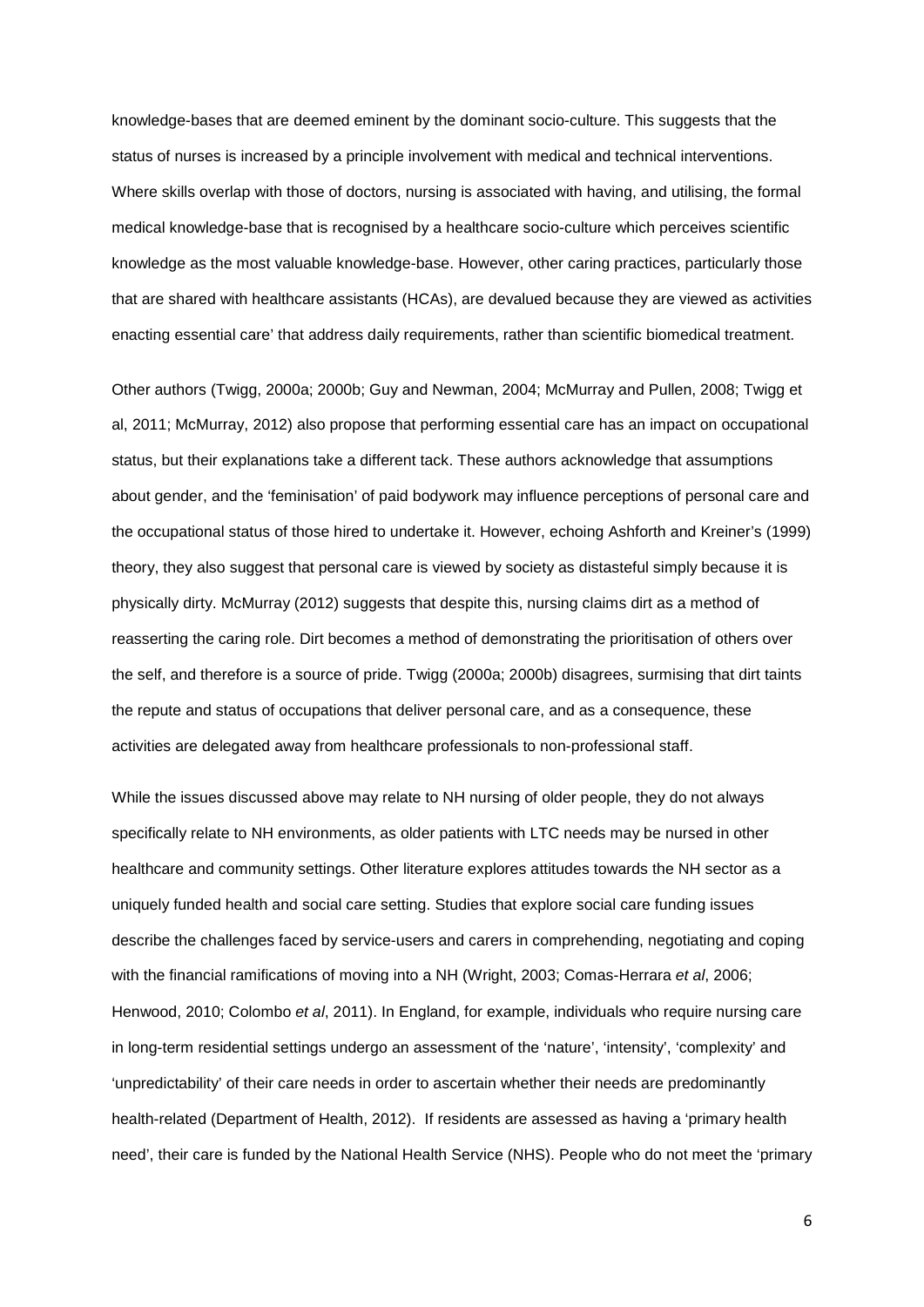health need' criteria, but nevertheless require RN support, receive a joint care package. For these individuals, their 'health needs' are NHS-funded, but they undergo financial means-tests to determine private and social service contributions to the cost of their personal care needs. However, there has been widespread criticism of the health needs assessment system. In particular, payment of care often depends upon how need is conceptualised and evaluated by the subjective appraisal of assessors, rather than as the result of objective measurement (Clements 2010).

Controversies about care funding are not unique to England. As societies age across the globe, care costs mount, and as a consequence, more and more funding systems require older people with means, to self-fund to some degree (Comas-Herrara et al 2006; Colombo et al 2011; Doling and Ronald, 2012). According to Colombo et al (2011), although funding systems generally aim to share responsibility for financing LTC with service-users, many residents are exposed to catastrophic care costs or considerable out-of-pocket costs. Consequently, service-users can become anxious about losing their assets, and therefore may become critical of health and social policies that demand personal contributions to the cost of care (Kaiser Family Foundation, 2001; Henwood, 2010). Henwood (2010) reports that service-users may perceive care providers as 'immoral' organisations more concerned with individuals' ability to pay than with their health needs. If so, this would be likely to negatively affect self-funding residents' perceptions of NHs. Such arguments suggest that NHs are viewed by residents as morally dirty, in that funding controversies appear to stimulate mistrust of these establishments. However, the conclusions drawn by authors discussing controversies about care funding do not directly relate to the role and status of NH nurses.

In summary, some studies suggest that the reduced status of LTC of older people is due to the perception that the skills required for the role are inferior compared to the knowledge-based prestige associated with medical and technological roles in more acute care settings. The view that personal care activities associated with LTC is a physically dirty activity, and/or a feminised activity, may also influence status. However, while these studies report that the status of NH nurses is affected by issues relating to the LTC of older people, they do not indicate whether the NH work setting itself is also an influence. Discussions of social care funding controversies suggest that these issues have damaged the image of the NH sector, but to-date there has been no empirical exploration of whether this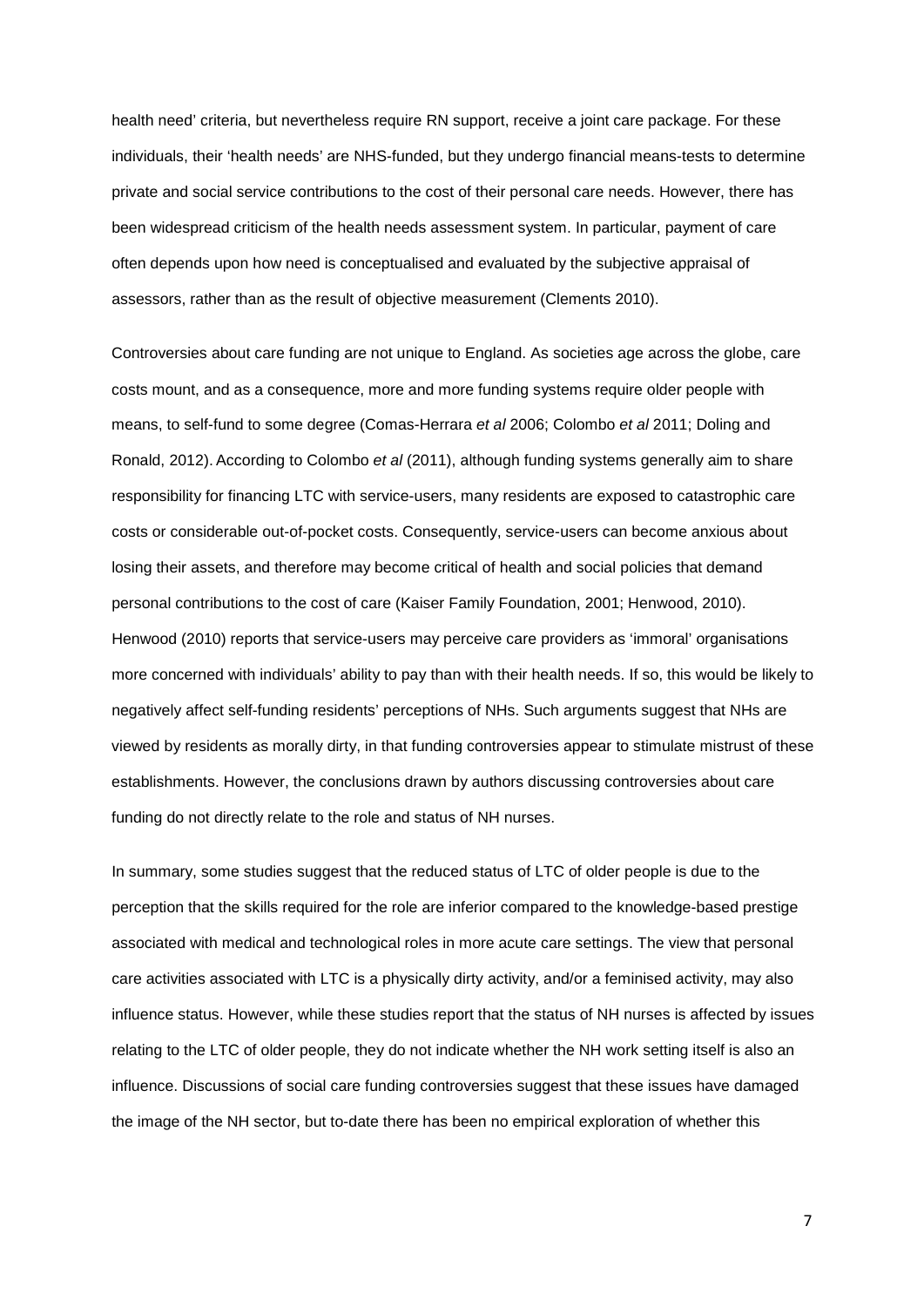damaged image affects the status of the nurses who work in this sector. Furthermore, there has been little consideration of how occupational status is perceived and experienced by NH nurses themselves.

# **Methodology**

The aim of this study was to explore NH nurses' perceptions of what influences their occupational status. It forms part of a wider study of the experiences and views of NH nurses with regard to their role and status (see Thompson, 2016). As the wider study aimed to explore the personal significance and social meaning of experience, a hermeneutic phenomenological approach was taken. The research approach was inspired by the writings of Gadamer (1976; 1979), in which understanding is considered to arise via a dialogue between the researched and the researcher. Thus, the research design aimed to facilitate a dialogue that explored participants' experiences and views through a sequence of up to five interviews.

#### **Sample**

The purposeful sampling strategy employed in the study followed Sandelowski's (1995) phenomenal variation approach. This approach targets a population with experience of the phenomenon under consideration, but scopes for diversity within that population so that breadth of experience of the phenomenon can be maximised. Utilising this approach required the inclusion criteria to be relatively unrestrictive. The inclusion criteria for NHs was that they were: registered as a NH in England; provided nursing care to some, or all, older residents; and employed RNs. The inclusion criterion for participants was that they were RNs.

The study was located in an area in North East England. 160 NHs within the location met the inclusion criteria (Carehome.co.uk, 2012), and all were invited to participate in the study. The response rate was low as only 12 NHs replied. However, this was considered to reflect judgements that potential participants made about the substantial commitment that participation would require. Responding NHs' characteristics were entered into a sampling matrix (Reed et al, 1996) and seven homes were chosen on the basis that they provided maximum sample diversity. Four of the selected NHs were owned and operated by large national companies, one by a local company, and two by sole proprietors. The NHs accommodated between 20 and 77 residents, and employed between 5 and 20 RNs.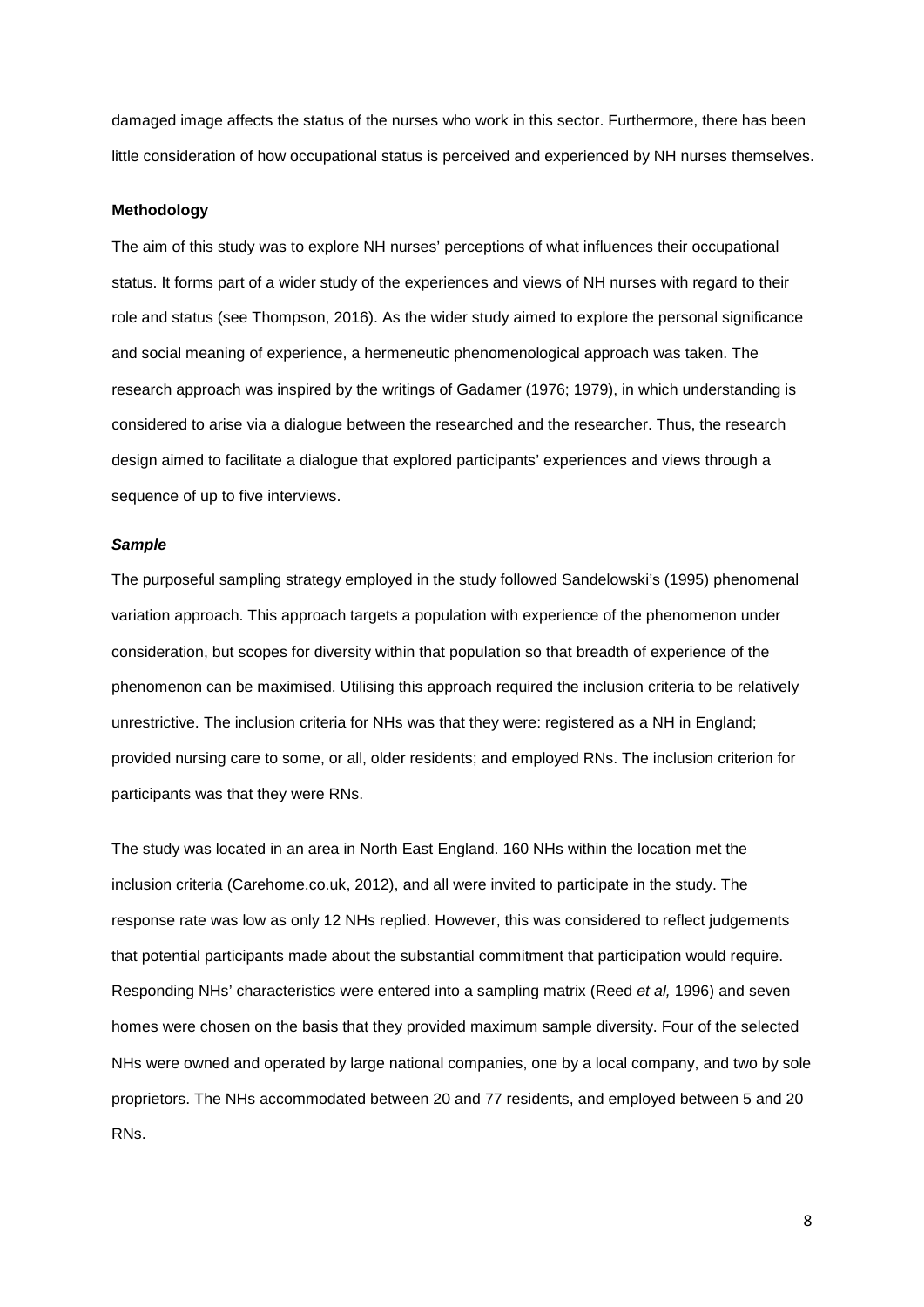All RNs employed in the sample NHs were informed about the study, and in total, 13 consented to participate – 3 participants from each of the NHs A, B and E, and 1 participant from each of the NHs C, D, F and G. As each participant was interviewed a number of times, this was deemed to be an appropriate sample size because it offered analytical depth. Participants included two home managers, a deputy manager, a nurse manager, a palliative lead nurse, and seven staff nurses. Participants' age range was between 25 and 59 years, and the length of their NH work experience ranged between 1 and 23 years. Participants were assigned pseudonyms to preserve their anonymity. The study was approved by the Faculty of Health and Life Sciences Research Ethics Panel of Northumbria University, UK.

# **Data Collection**

Flick's (2000; 2009) episodic interview technique informed the data collection method. During episodic interviews, the researcher prompts generalised discussions based on participants' assumptions and views about the phenomenon under review (semantic knowledge), and asks participants to describe in detail particular examples of their experiences of the phenomenon (episodic knowledge). This combination of episodic and semantic knowledge generates data that springs from different aspects of experience, as participants are located in general as well as concrete experiential contexts. The data collection method involved interviewing each participant up to five times. In total, 60 interviews were completed.

During the first interviews, background information was collected to provide contexts for the described experiences. Subsequent interview topics were informed by the aims of the study, and analyses of preceding interviews. The interview schedule was flexible rather than prescriptive, following participants' lead. However, a broad outline of interview topics was proposed:

- $\Box$  What are your experiences, motivators, feelings and reservations about your role and status as a NH nurse?
- $\Box$  What are your experiences and feelings regarding relationships with other stakeholders? Are your role and status affected by these relationships?

The purpose of the final interview with each participant was to facilitate opportunities for participants to verify and expand the researchers' interpretation of their responses.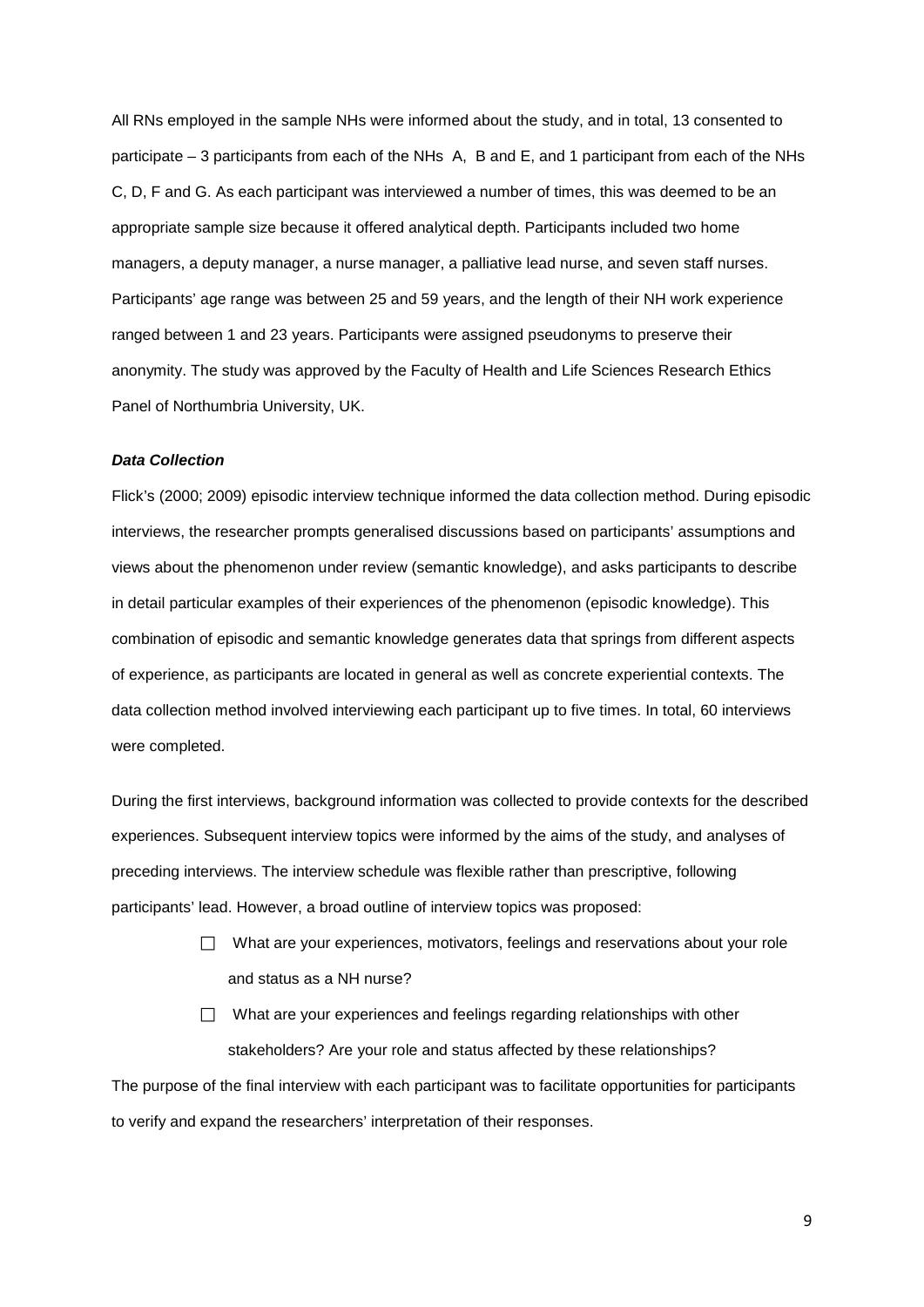#### **Data Analysis**

Each interview transcript initially underwent a holistic reading in order to determine its fundamental meaning. This allowed the researcher to build a frame of reference within which aspects of the text could be interpreted. Next, prominent phrases within the transcript were highlighted. This process confirmed or modified the original interpretation generated from the holistic reading. Remaining nonhighlighted text was then reviewed. A detailed line-by-line examination of the transcripts was undertaken next, in order to reveal expressions that may contain hidden sub-texts. As participants were interviewed a number of times, both prominent, less prominent and sub-textual themes could be revisited in subsequent interviews. Once each transcript had undergone these three analysis stages, interview topic maps were generated. All participant topic maps were compared, and topic categories were developed. As the analysis advanced, categories were integrated and assimilated into overarching themes.

# **Findings**

Though somewhat balanced by a sense of personal pride and challenge in the work they did, participants very frequently spoke of their occupational role as subject to unfavourable perceptions and attitudes from others. Their responses also indicated that they too viewed their own role in a negative light. They discussed their role using language that explicitly referred to low status, for example, 'stigmatised', 'second rate', 'looked down on', 'lower option'. Analysis of the data indicated that disparaging views regarding the NH nurse role arise from a variety of possible causes. The most commonly cited were the juxtaposition of care and funding issues, and perceptions of the NH nurse's role activities.

#### **The juxtaposition of care and funding issues**

Participants held that the public in England almost exclusively view healthcare as a gratis entitlement in which commercial gain should play no part. Yet NHs are generally private businesses rather than public-funded services. As a consequence, participants reported that the public assume NH providers' objective is profit attainment and not the provision of quality care. Anne explained that the public view NHs as preying on the vulnerable: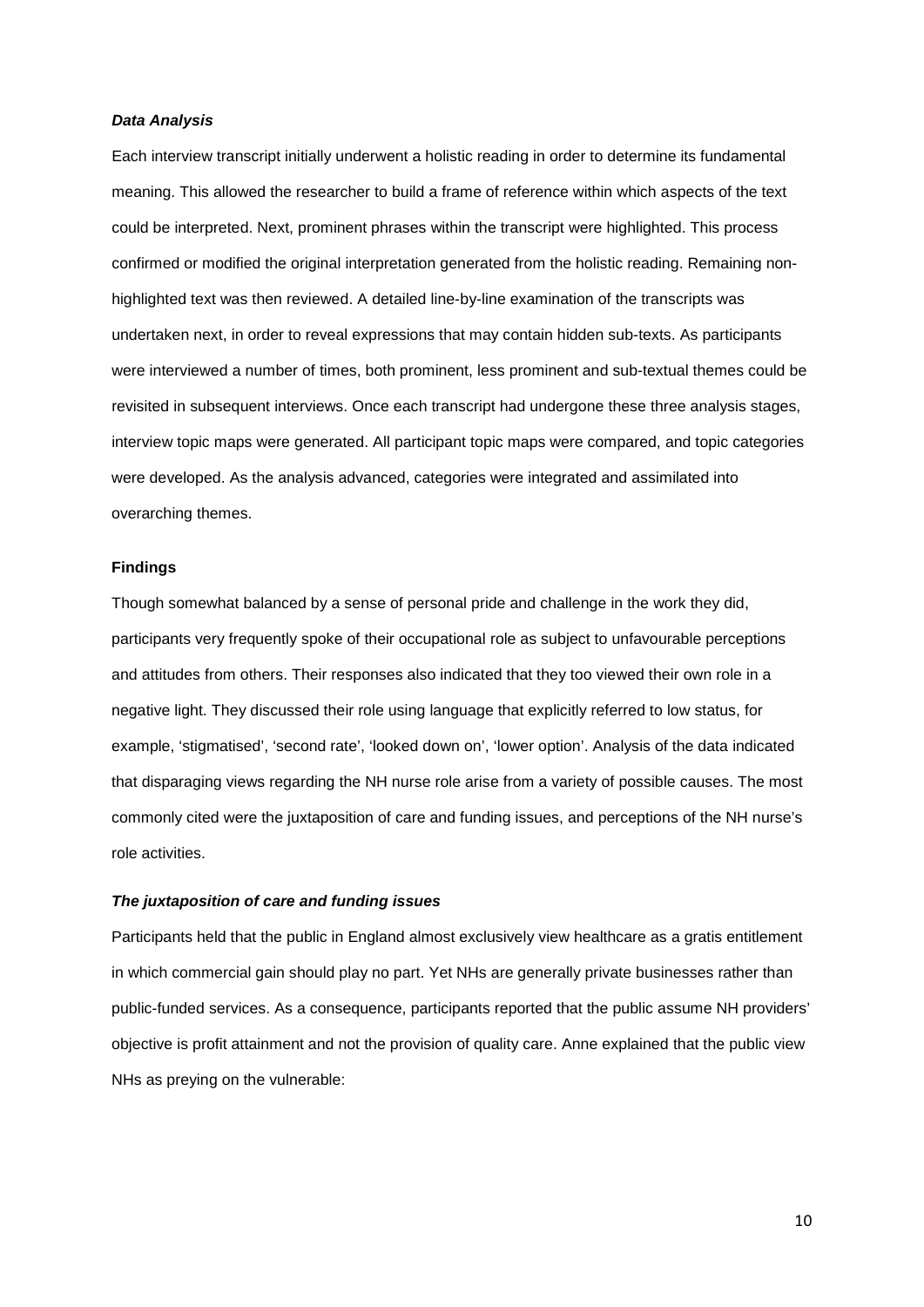**Anne:** I think we should be perceived perhaps as more like the NHS, and not so much as erm, some kind of private sector who's just after the money and not interested in the care.

A significant difficulty for participants was reconciling their own negative views regarding LTC funding with their nursing role. Some suggested that, because healthcare in England is generally provided by the NHS and free-at-the-point-of-delivery, becoming a nurse in England involves supporting a health service financed by public funds. However, in the LTC setting of NHs, residents may not be deemed to have primarily healthcare needs, so their assets are means-tested to determine whether, and how much, they should contribute to their care costs. Many participants referred to this funding scheme as 'unfair', and reported feeling 'uncomfortable' about being part of a system which runs against the dominant ethical socioculture of the country. For these participants, doubt about being involved in a health sector which they view as morally questionable rather tainted their view of their own practice and role:

> **Alice:** I do feel a little bit uncomfortable about how some patients don't have to pay a penny and the other patients do. I feel a bit, we haven't come to a good, it's just not fair basically.

For some participants, discomfort about business/funding led to disengagement from associated activities. For example, Beth refused to engage in showing potential residents around the home, as she felt this was tantamount to 'selling' beds:

> **Beth:** I don't really see that as my role. I don't like it when someone says to me, 'How much would it be to live here, if my husband, wife, mother wanted to move here, how much would it be?' I really don't like it, or getting involved with it. I try and separate myself from it… I just don't like the salesperson that you become.

Three participants appeared to have less problem reconciling care and business concerns. These participants had worked in more commercial-orientated occupations prior to entering the nursing profession, and this may have influenced their views. In addition, two of these participants, as the only NH managers included in the sample, were accustomed to dealing with company funding, budgets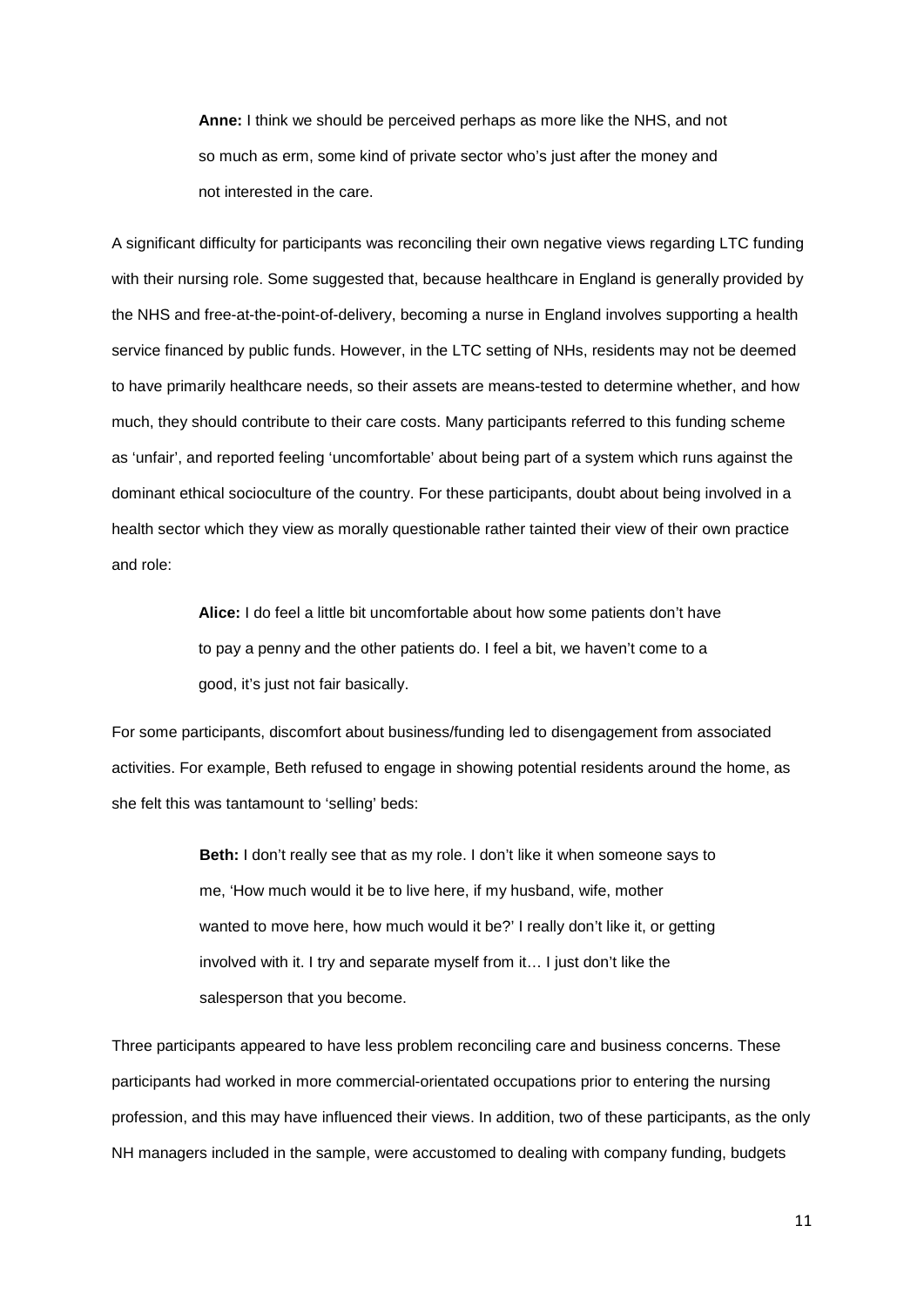and finances. One of these, Anne, explained that she viewed the relationship between high occupancy, profit, and service-improvement as a cyclical business process. She saw profit as a means of generating re-investment income for the residents' benefit, but she also recognised that investing in better services and facilities attracts and retains custom. In effect, Anne amalgamated the concepts of resident and turnover/profit unit into a unified entity – 'customer care':

> **Anne:** Customer care is a very important part of what we do…What we're looking at, at the end of the day is the patient as customer. I don't see a conflict at all, because we're serving the patient [It's] maintaining the home's occupancy level, because that impacts on the whole of the profitability and survivability of the home.

Anne was personally able to reconcile business and care aspects of her role. However, her earlier quote demonstrates her concern that the public do not perceive possible synergies, and instead regard NHs are 'just after the money and not interested in the care'.

As a result of the means-testing system, different residents within the same NH establishment have different funding arrangements, so that while some do not contribute to care costs at all, others wholly fund their own care. Participants indicated that, as a consequence of this, some self-funding residents and their families are very concerned about staff availability and attentiveness, and expect priority care:

> **Elaine:** We've had a few people who are privately funded and they have been like that. They expect you there all the time. And you get, 'I'm paying for this'.

**Faye:** And I hear it all the time, you know, 'My mother pays x price, and I expect....', and that's alright, but just because she pays for it, it doesn't mean to say that the people who are social service funded don't deserve the same care. Of course they do.

Participants suggested that self-funding not only influences residents' expectations regarding care, but that these expectations impact on resident/nurse relationships. Some participants stated that, due to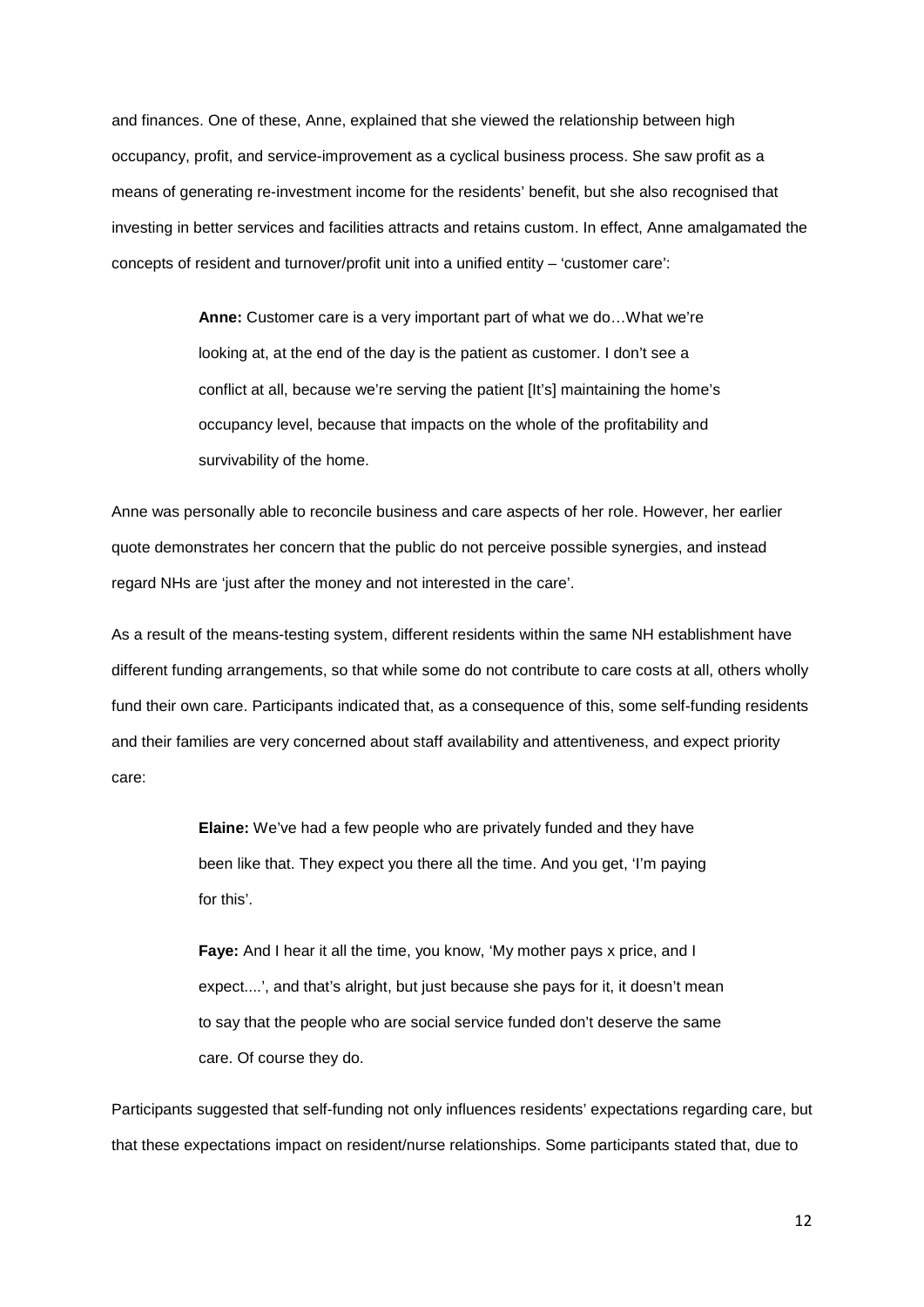care expectations, self-funding residents can be more demanding, or may develop a condescending attitude towards staff:

> **Cath:** And then you get residents that treat you as a servant...So a lot of the barriers about that is from the residents, and what they perceive they should expect for their money.

#### **Perceptions of nursing home nurses' role activities**

Many participants reported that the public and other healthcare professionals assume that NH nursing is primarily concerned with the provision of personal care. Some specified that personal care is viewed as a physically dirty activity that primarily involves the cleaning up of bodily fluids and waste:

> **Beth:** I can't stand it [emphasises by raising voice] when you tell people that you work in a nursing home and their first thing is something about you know like, personal care, 'Is that all you do?' And I hear that a lot, more than anything else. 'Is that what you spend your day doing? Wiping people's bottoms?

Others suggested that this support is often perceived as being associated with the HCA role, so that the distinction between the nurse's role and the HCA's role lies on 'woolly ground' (Ellen). These participants proposed that the public assume that NH nurses are in fact, not RNs, but a type of HCA:

> **Emma:** One of the ladies, one of her [mother's] friends said to me, 'What do you do then [in the nursing home]?' I said, 'I'm a nurse'. She went, 'Are you a nurse, or are you a carer? Because there's a difference, and carers call themselves nurses.' 'No', I said, 'I'm a proper registered nurse'.

These participants reported that such assumptions lead the public and indeed other nurses working in more acute environments to doubt NH nurses' clinical ability, and consequently to regard NH nursing disparagingly:

> **Alice:** I think we're definitely looked down upon. I think they [public] think we don't have any skills…the hospital nurses just think that we're not as skilled as they are.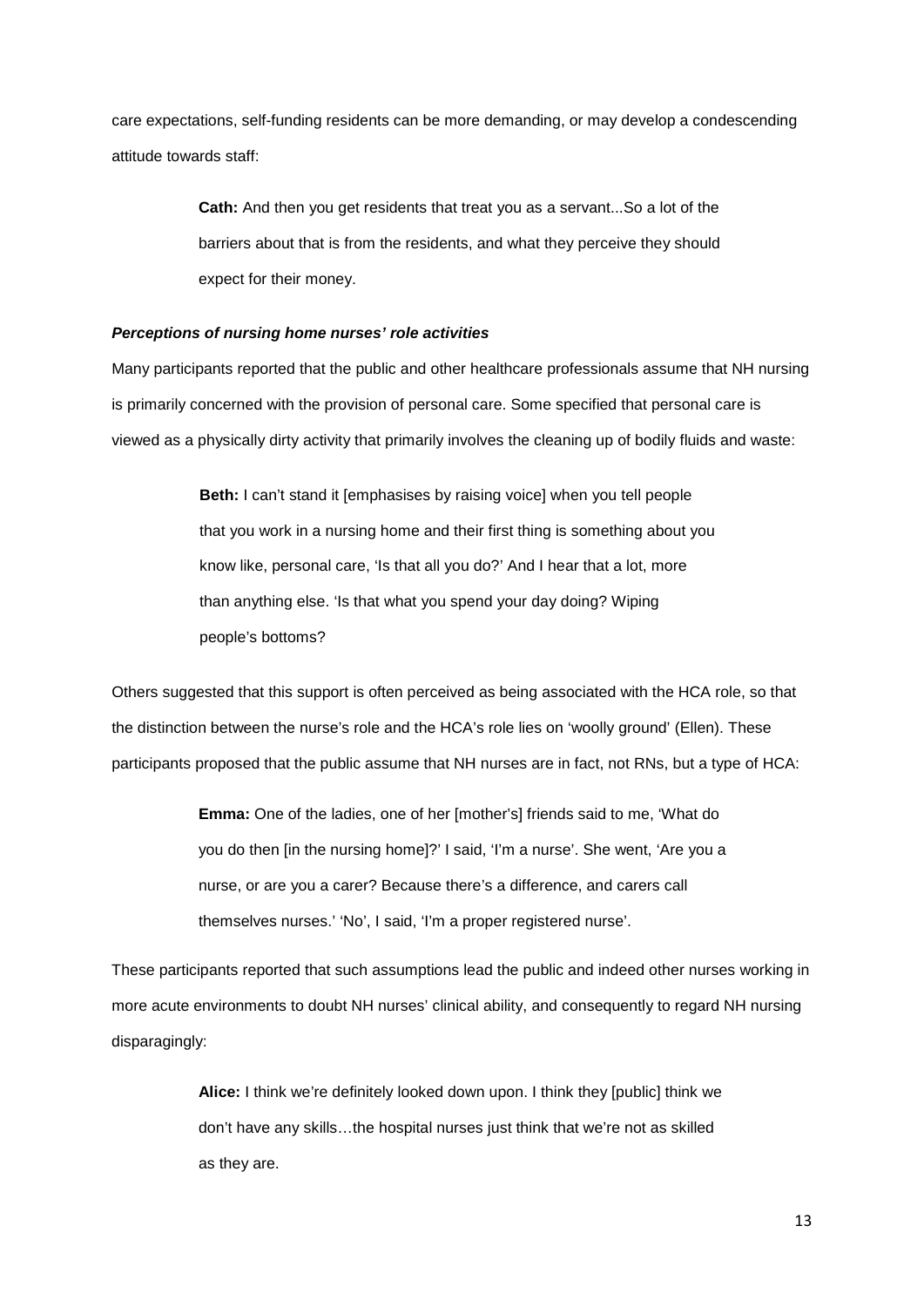Some participants agreed that they are not required to perform a great deal of acute clinical interventions. For example, despite Beth's indignation regarding the perception of the role as primarily about personal care, she suggested that LTC residents require less acute clinical interventions than other types of patients because their conditions are relatively stable:

> **Beth:** You kind of don't have the same day-to-day role, because often the people you're looking after are quite stable and not needing any acute treatment.

Alice made a similar comment:

**Alice (3):** I mean medical needs, if they had stronger medical needs, they wouldn't be here. They're stabilised more or less.

Against negative images of their occupational role, many participants argued that their role is important in that they provide continuity of care, and individualised care that contributes to enhancing residents' quality of life:

> **Andrea:** We make it a homely environment for them. The staff are like the family members already because they know them. They knew them already, they know their voices, they know their faces.

> **Diane:** We always give the residents more choice I think, have more er, I feel as if they're able to make their own decisions.

> **Bella:** For our permanent residents here, I think it's more of like making their life, like there's still quality…They still manage to see the beauty of life, you know. It's not just because you live in a NH that will stop you from going out, or like, good things which you have done, especially if you have been a very active person, like you have had an active life. So of course we'd be looking to that.

However, they conceded that providing continuity and consistency of care within a LTC facility tended to render the practice of these skills repetitive, routine and unchallenging: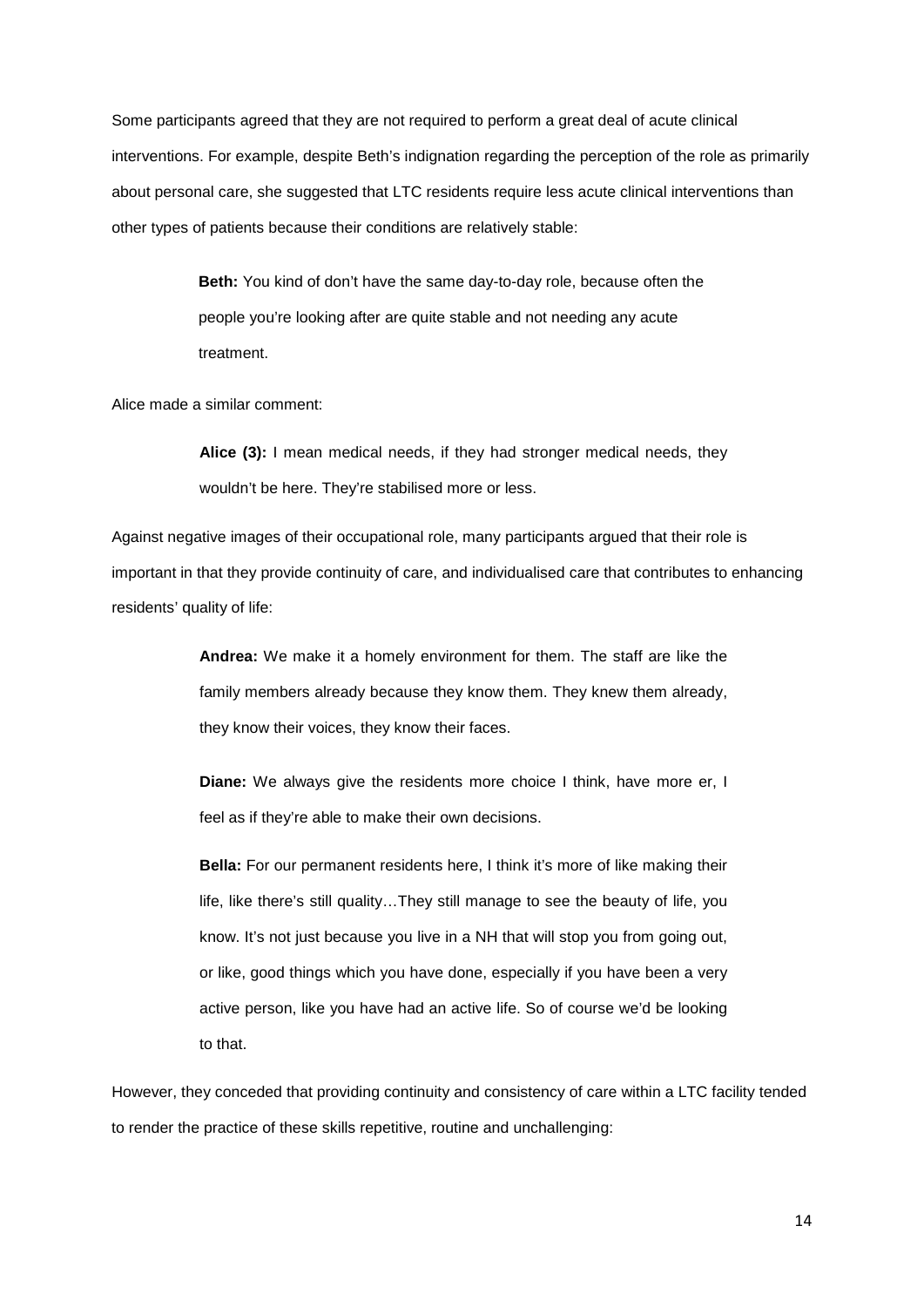**Andrea:** Because, in the hospital it's a new experience every day. They come and go. Different situations. But in the nursing home you get to know your residents, you get to know the diagnoses, and their problems, then it will become a routine.

Bella indicated that she did not perceive the role as affording opportunities for learning and development. This was a significant contributory factor in her decision to seek employment in the acute sector. During her final interview, Bella explained that she had accepted a position in a local hospital:

> **Bella (5):** It's like an everyday learning for you...In the hospital, you know, like different ones, it's like a different condition, different situation, and so, I kind of want to get involved with that.

Due to their view that their work is repetitious, routine and unchallenging, and lacking in development opportunities, some participants labelled their role as a 'job' not a 'career:'

> **Alice:** I definitely don't think of it as a career. No I just see it as a job right now.

Participants indicated that they manage the inference that the role is low status, repetitive and unchallenging, in a number of ways. Alice, Andrea, Bella, Diane and Emma aspired to leave the NH setting to work in more acute settings. Another common strategy was to avert discussion about their role. Some explained that they found fielding questions about their role activities uncomfortable and embarrassing. For example, Anne, Georgia and Bella said that when people ask about their jobs, they disclose that they are nurses, but remain vague about their work setting:

> **Anne (1):** You might actually try to hide the fact that you're actually in a NH. You sort of like, say you're a nurse and then maybe change the subject.

Diane's and Emma reported that they inform those who ask about their employment that although they work in NHs now, they have worked for the NHS in the past. Similarly, Alice and Beth both work in NHs that accommodate NHS contracted units. They respond to questions about their occupations by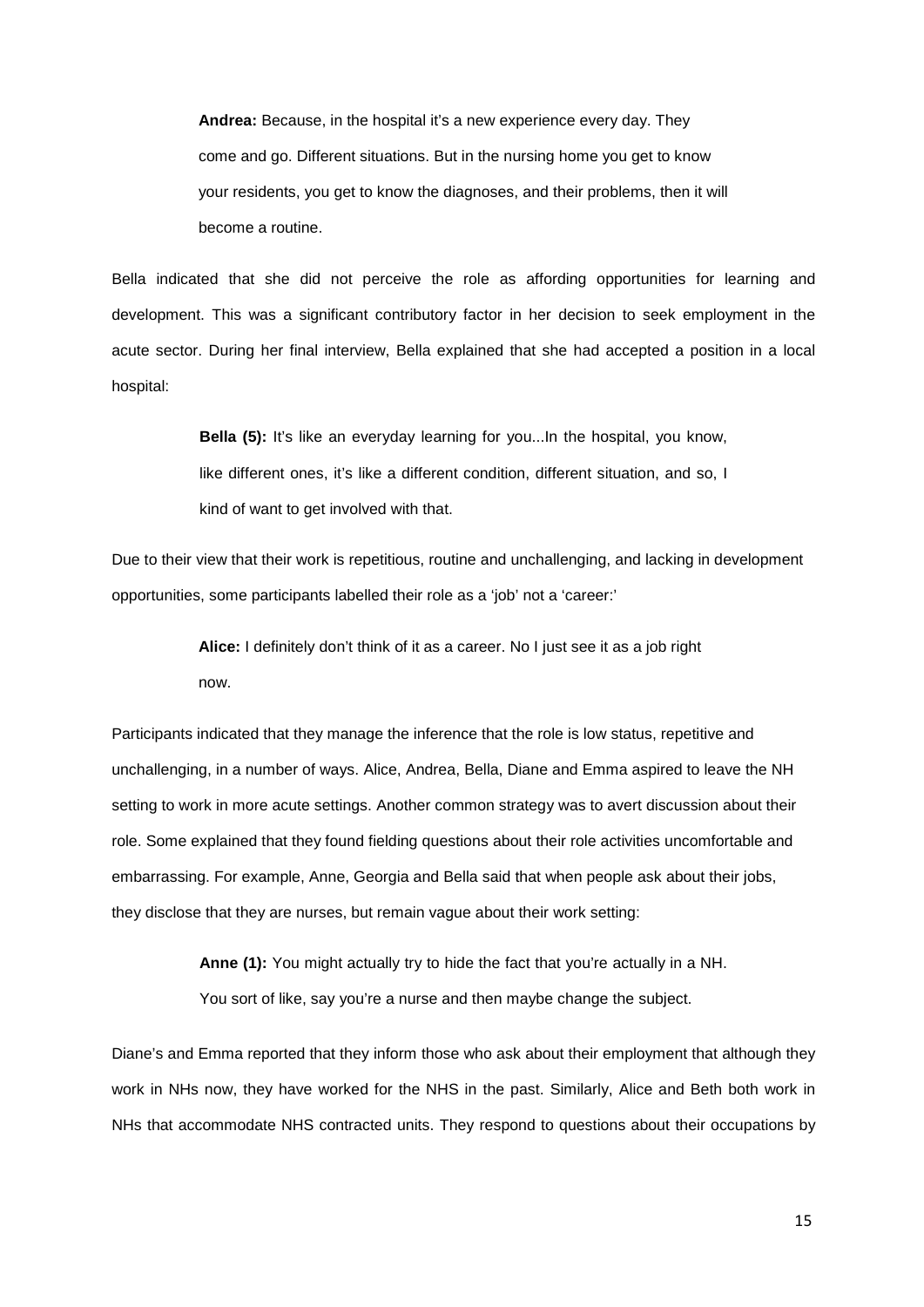stressing the NHS commission, in order to suggest they are strongly affiliated, or even employed by, the NHS:

> **Alice (1):** When asked what I do, I kind of, I say I'm a nurse, and then when they, when somebody pushes, 'Where do you work?' I say, 'I work at [home] nursing home, but on the NHS unit'. That's what I say. I feel then that I'm not having to defend myself, you know.

Some participants' responses indicated that they react against disparaging perceptions of their role by criticising the work of those with whom they feel negatively compared, primarily acute care nurses:

> **Diane:** I feel really the NHS - people are being told bad diagnoses, erm, and there is always a pressure on time really.

# **Discussion**

Many participants suggested that their role significantly contributes to the enhancement of residents' well-being and quality of life, and they expressed a sense of pride in this. Nevertheless, participants were frequently concerned about disparaging views regarding the NH nurse role. Analysis of their responses indicated that such views result in a lowering of the occupational status of the role. Findings suggested that disparaging views arise from a variety of possible causes. The most commonly cited were the juxtaposition of care and funding issues, and perceptions of the NH nurse's care activities.

#### **Funding issues**

Most participants said that because the majority of NHs in England are private businesses, rather than public-funded services, the public generally assume that the overriding objective of NHs is profit attainment rather than care. Participants proposed that, as a result, NHs are often viewed as immoral organisations that prey upon the vulnerable. Although the funding system for healthcare in England is distinctive in that it is publicly funded by the NHS, social care funding controversies are not unique to England. Colombo et al's (2011) global study found that, because residents and families often struggle to understand and negotiate the financial implications of living in NHs, they become fearful of losing their assets, and are therefore critical of iniquitous health and social policies that stipulate residents should pay for, or contribute to the cost of their care. Participants in this study inferred that because NH staff become necessarily involved with the funding and business aspects of social care,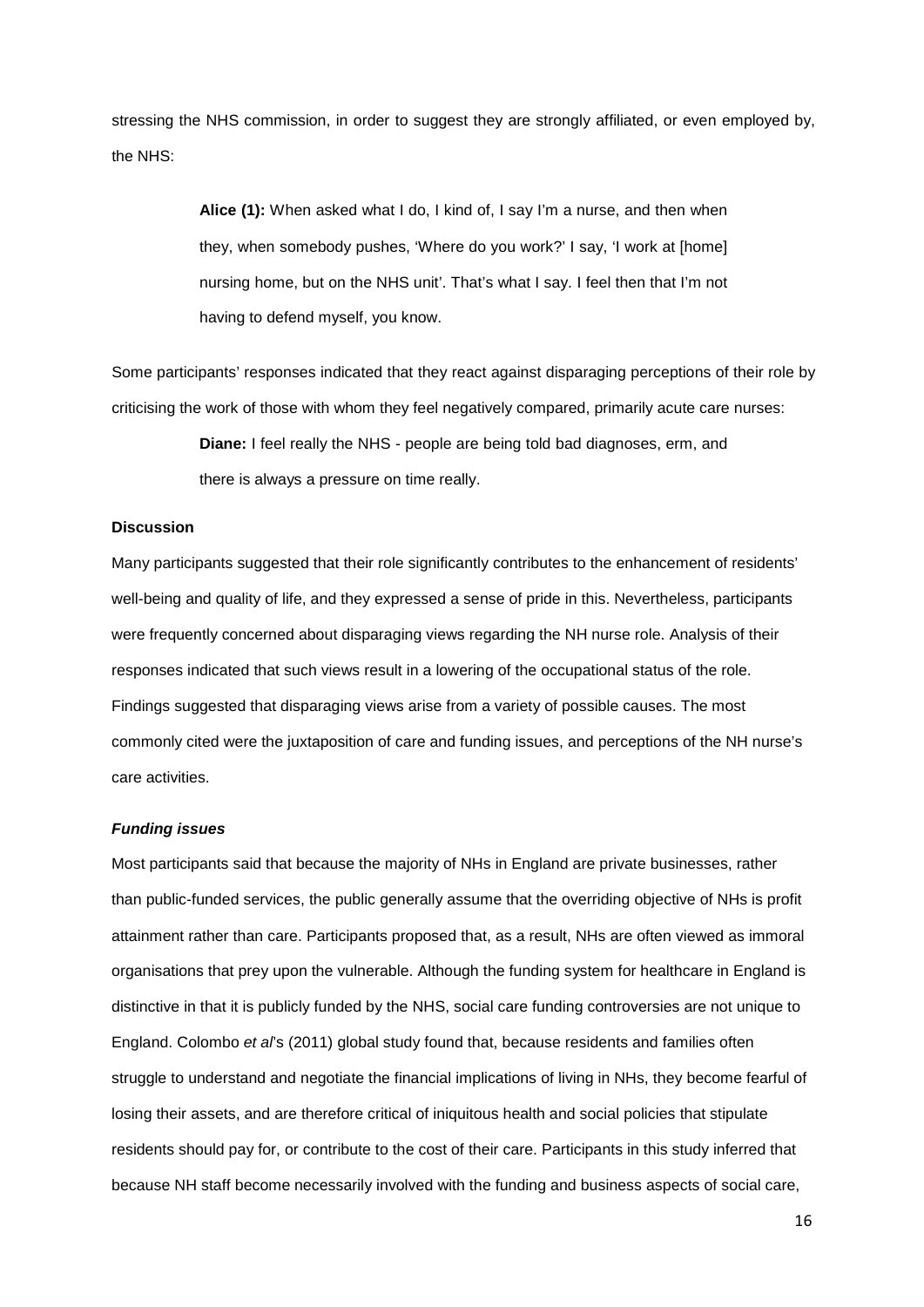some residents/families' low opinion of the care funding system influences attitudes to NHs and NH staff as well. In other words, participants' responses inferred that some residents perceive the funding/business aspects of the NH nurse's role as morally tainted, as defined by Ashforth and colleagues (Ashforth and Kreiner, 1999; 2002; Ashforth et al, 2007).

For some participants however, the taint is more than an external imposition upon the participants because they agree that the funding system is morally wrong. In this sense, the perception of moral taint can be regarded as a consequence of interpellation, the process by which a social situation produces an individual's sense of their own identity, value or status (Althusser, 1971). For these participants, becoming a nurse in England is about contributing to a health service that is predominantly financed by public funds. However, NH care includes personal care elements and accommodation costs which are not publicly funded. Some participants referred to this method of funding as 'unfair', and the moral taint that emanates from funding issues appeared to be a part of their experience of themselves, as well as their sense of the perceptions of others. Some participants coped with the 'taint' of business/funding by separating themselves from, or avoiding, these aspects of the role. However, such rejection of business/sales in an environment in which these aspects are inextricable meant omitting a potentially important nursing activity of supporting service-users in times of transition. It has been argued that showing potential residents around NHs, and discussing their requirements and the NH's ability to meet their needs is an essential part of supporting the decisionmaking process (Reed, Cook, Sullivan, & Burridge 2003; Davies 2005; Toles, Young and Ouslander 2012).

One the other hand, some participants reported amalgamating the concepts of care and business into a unified entity. They felt that business could be utilised to ensure high quality services for residents, and that high quality services in turn could help sustain competitive advantage. It appeared that these participants' integration of business and nursing within their NH nurse role occurred because they had experience of business/sales. They were habituated into accepting business issues are part of their role. This helped them view these activities as integral to supporting the position of LTC facilities operating in an uncertain political and financial market.

Participants indicated that funding issues may also result in social dirt. Previous research that explores patient and staff expectations of public and private hospital care services suggests that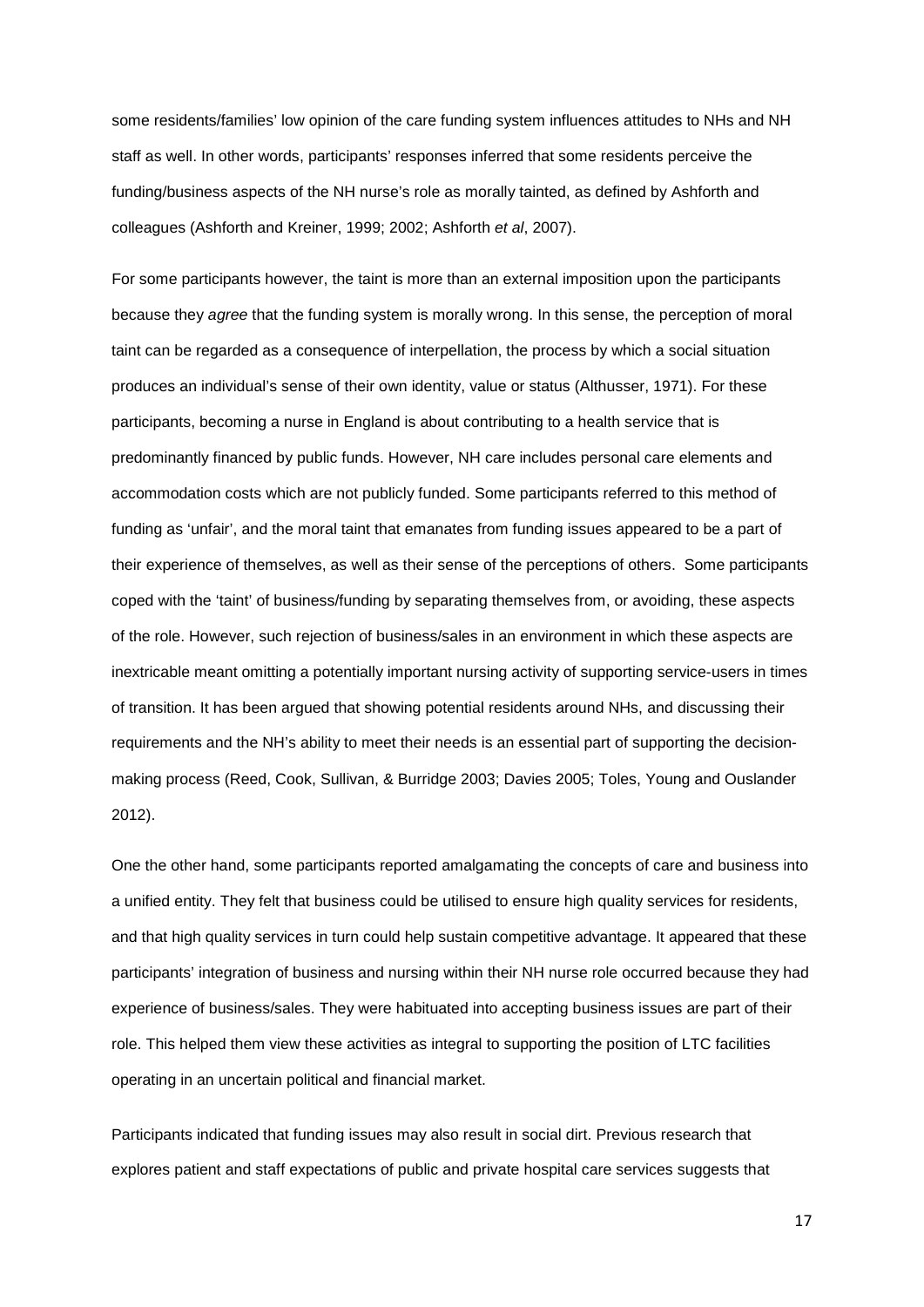publicly funded patients define quality care as emanating from staff's care skills (Angelopulou et al, 1998; Arasli et al, 2008; and Zarei et al, 2012). However, private-paying patients assume that such care skills and knowledge are automatically provided for all service users, so paying should afford services over and above what are perceived as the norm. Participants in the current study indicated that self-funding residents become supercilious in their behaviours towards NH nurses because they are paying for care. According to Ashforth and Kreiner (1999), social dirt arising from subservience lowers occupational status, while Zhou (2005) found that when members of a community perceive other members as having less authority than themselves, then authority-based status is diminished. In this instance, social dirt and the absence of authority-based status may shape participants' relationships with residents: residents may not recognise and value NH nurses as healthcare professionals attempting to provide nursing and rehabilitation care, but instead view them as service industry staff.

#### **Care activities**

Participants proposed that the public and other healthcare professionals perceive the NH nurse role as predominantly involving personal care activities. As discussed in the literature review, Jervis (2001) and Huppatz (2010) propose that care, service, and domestic work have been customarily regarded as 'femininised' activities, which may limit the roles' status potential. However, Gregg and Wadsworth (2003) argue that de-industrialisation in the Western world resulted in men moving into care and service roles so that these roles are increasingly accepted as gender neutral. None of the participants referred to gender when discussing role and status. If the ideas of Jervis (2001) and Huppatz (2010) are applied, it could be argued that gender and role/status associations are implicit, concealed in participants' social values, but this seems unlikely considering the lack of allusion to the topic was absolute. However, if Gregg and Wadsworth's (2003) stance is applied (i.e that in recent years, care work has become gender neutral), it is plausible to conclude that participants lack of explicit reference to gender demonstrates that they view the causes of their low occupational status to be independent of the fact that they are women.

Some participants indicated that the public and other healthcare professionals' lack of understanding of the NH nurse role has led to the RN role being confused with that of HCAs. This is similar to the findings of other studies that propose student nurses and acute care nurses perceive LTC nursing as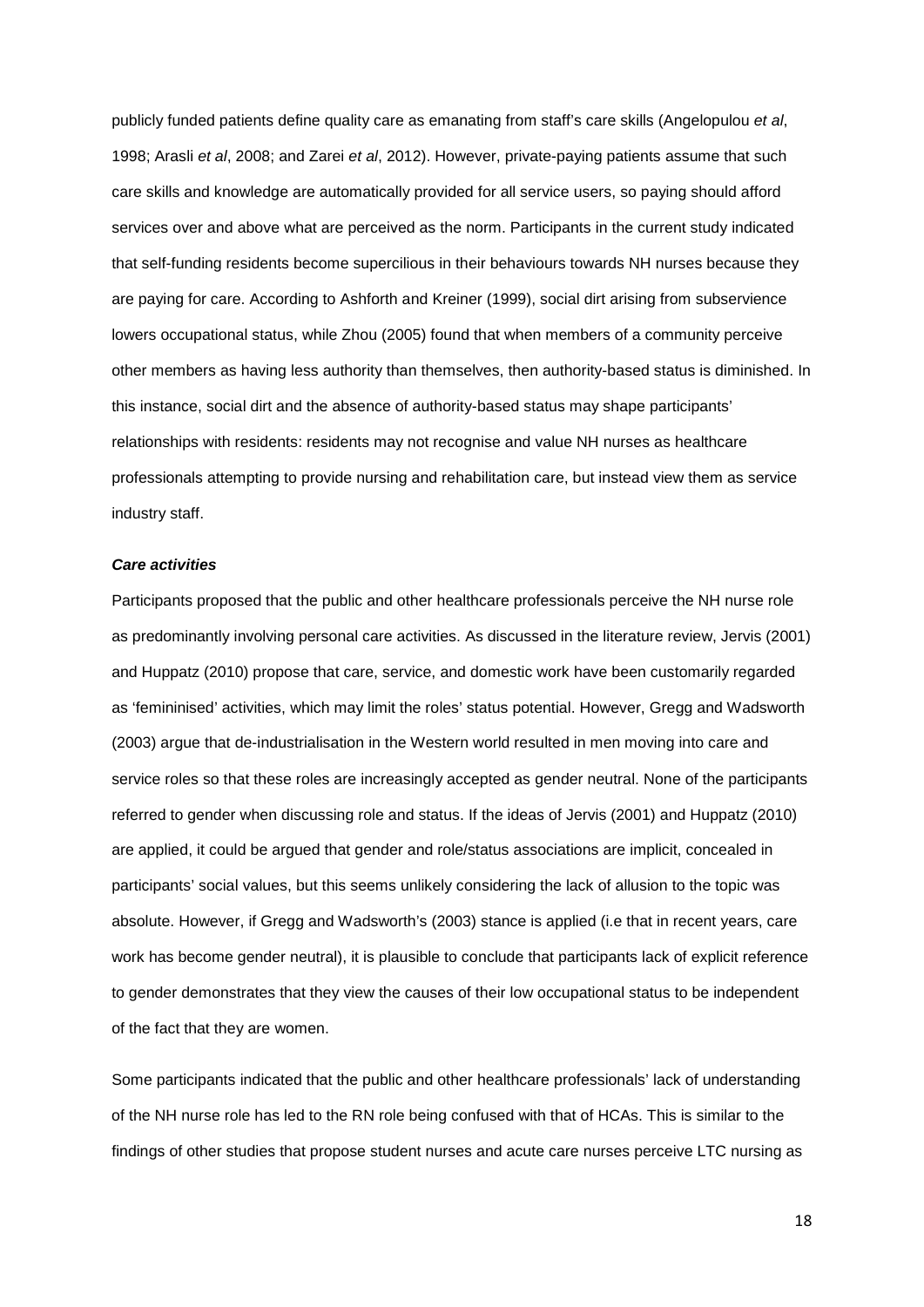inferior to acute care nursing because it does not necessitate the practice of high-status medical and technical skills (Wade & Skinner, 2001; Abbey et al., 2006). According to Zhou (2005) and Bourdieu (1986) the perception of a weak or unvalued knowledge-base significantly reduces occupational status, which may explain why an association with personal care and HCA work diminishes NH nurses' status.

Some participants' discourses, however, suggested that a more significant factor in shaping perceptions of core activities as low status was that personal care is 'physically dirty'. For instance, Beth (2) stated that personal care is perceived to be imbued with physical dirt because it involves contact with the body and human effluent. Such findings are not aligned with McMurray's (2012) view that dirt can be a source of pride for workers. Rather, the study gives weight to Twigg's (2000) work which suggests that personal care is viewed by society as distasteful, tainting the repute and lowering the status of occupations that deliver this care.

However, for some participants, low occupational status only appeared to become a personal problem when combined with dissatisfaction with providing care which they perceive to be routine and unchallenging. Judge, Bono and Locke (2000) offer the concept of 'skill complexity', which has bearing here. These authors define complexity as the level of variation, magnitude and challenge involved in a role. They propose that complexity of tasks involved in an occupational role strongly correlates with job satisfaction. This is because complex roles are more likely to require and encourage skill improvement, interest and innovation - aspects which promote feelings of fulfilment, self-esteem and positive concept of one's own status. It can be argued that where participants perceive LTC as not requiring the practice of varied and complex skills, and not a stimulating or challenging environment, they are likely to feel unfulfilled by the role, internalise perceptions of low status, and be anxious about the development and maintenance of knowledge and skills. It appeared that the perceived routine nature of participants' skills practice hindered some from deriving satisfaction and pride from the way that their nursing skills as important clinical interventions for the management and stabilisation of residents' complex multi-morbidities.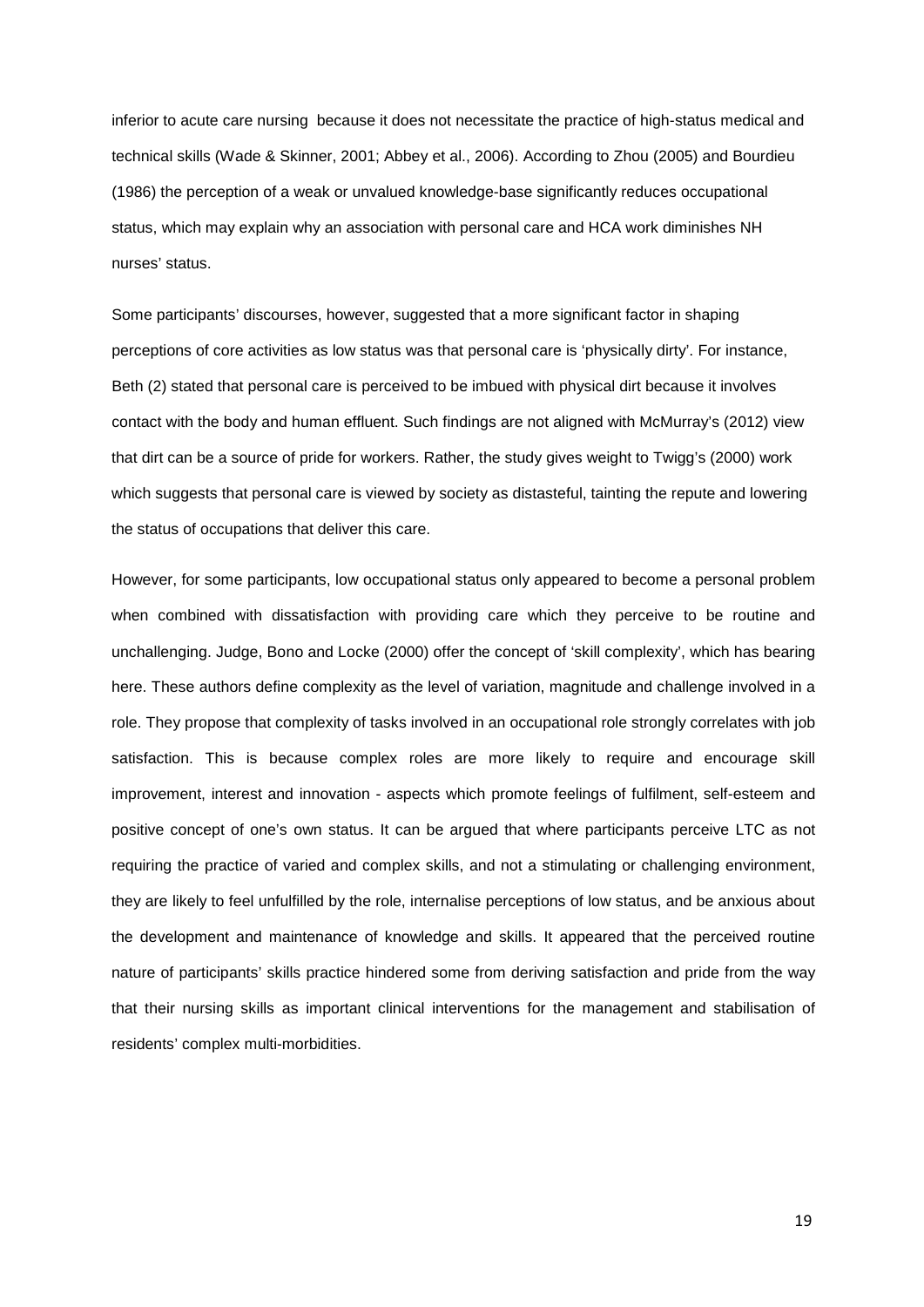Hippel et al. (2005) suggest that workers who are perceived, and perceive themselves, as having low occupational status may attempt to attain occupational esteem by implementing strategies to validate their work. In this study, participants appeared acutely aware of their low occupational status, and used a variety of strategies to manage this circumstance. Some aspired to leave the NH setting to work in more acute settings, where they felt work will be more varied and challenging, lending itself to more development opportunities. However, others attempted to sustain occupational esteem within the NH environment. Some refocused attention away from the tainted aspects of the role towards acceptable aspects, and away from the NH context to their status as RN. Other participants challenged the legitimacy of critical others' qualities, thus enabling them to reject their condemners' perceptions.

# **Limitations**

This study's findings are based upon the responses of a small number of participants located in one region of England. It could be argued that the study's transferability on an international scale is problematic because of the distinctiveness of England's health and social care funding system. However, the care funding controversy discussed is not unique to England. Many countries in the developed world operate care funding systems that result in differentials in the personal cost of care and where controversies have ensued. Whilst these controversies will differ depending on the political and economic environment, they may nonetheless be expected to have implications for the status of NH nurses. However, before transferability is assumed, the insights offered by this study would benefit from further consideration by studies examining other international contexts.

This study focuses solely on the perspectives of NH nurses. During the study, participants referred to their perceptions of the views and behaviours of other stakeholders regarding the role and status of NH nurses. As these perceptions do not report the actual views and experiences of other stakeholders, further research is required which explores this topic from the perspective of other stakeholders, for example, residents/families, other nurses and healthcare professionals, and NH service providers.

Participants did not express positive feelings about their role to any great extent. It is unlikely that their rather negative stance reflects the entirety of their feelings, experiences and views of the role. It may be that enquiring about role and status together influenced the manner in which participants perceived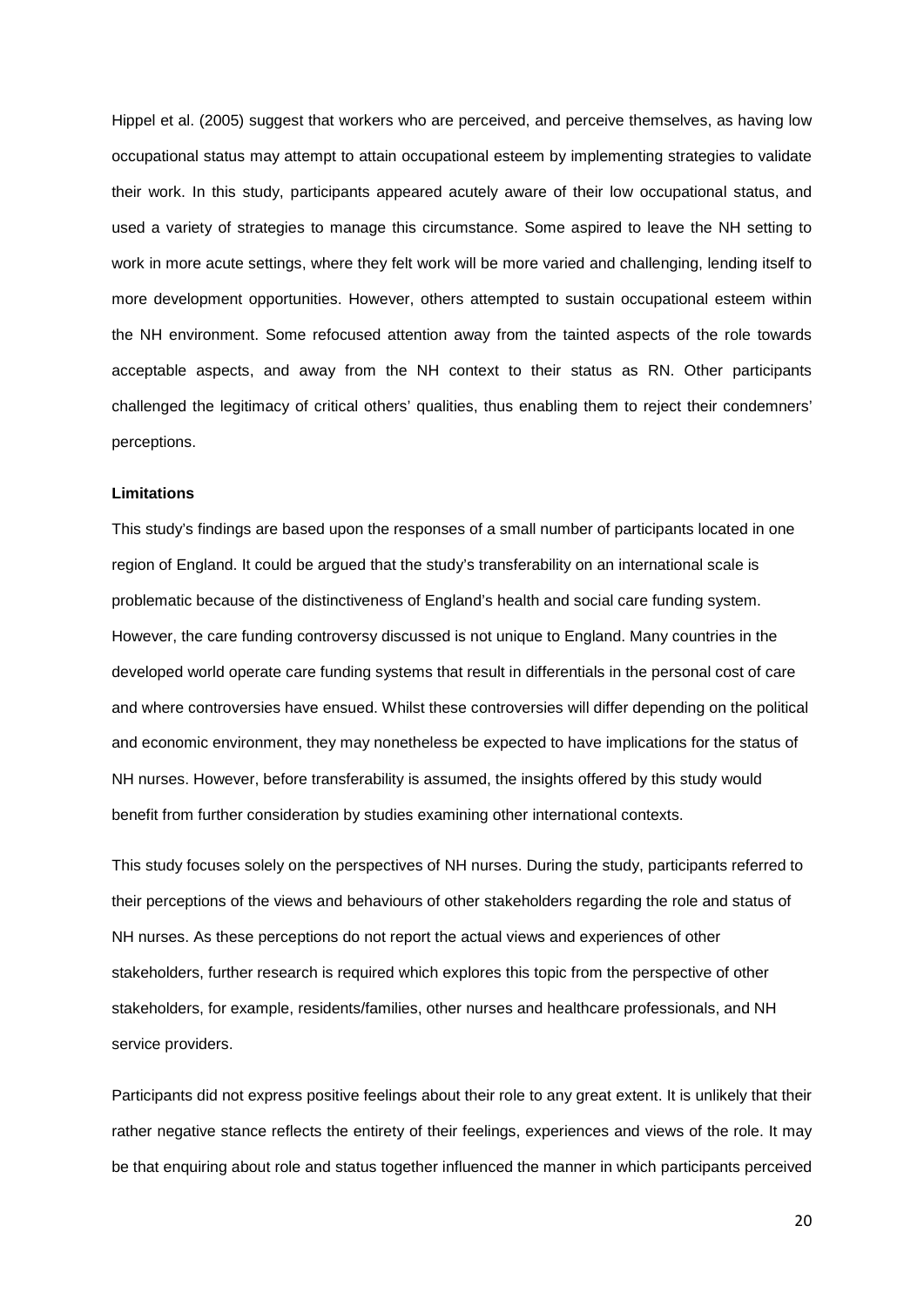both concepts. Since the participants perceived their status to be low, their discussions focused away from the positive aspects of their role. They spoke instead predominantly about aspects of the role which might lead to low status, and on the challenges that low status brings to the role.

#### **Conclusion**

This study proposes that participants perceive their role to have low occupational status. Findings suggest that reduced occupational status arises from LTC funding policies. Participants indicated that being perceived by residents as associated with inequitable care funding systems and profit-making, damages their moral standing. They also inferred that the payment structure of care in England influences self-funding attitudes towards staff, which may undermine the development and maintenance of nurse/resident therapeutic relationships. Participants most able to manage the threat of moral dirt were those habituated into the concept of customer care. This suggests that workforce development and education initiatives should include business/funding topics, to support NH nurses to understand and manage these aspects of their role – aspects that are unavoidable in NHs, and increasing in significance in many other areas of nursing practice.

Findings suggest that perceptions of NH nurses' care activities influence occupational status. Participants did not appear to perceive gender to be an influencing factor, but their responses indicated that status may be affected by the views that NH nurses have a low knowledge-base, that their work is primarily physically dirty, and that their work is routine. Furthermore, the perception that their work is routine suggests that skills involved in managing multi-morbidities are not recognised as high level clinical skills. Participants devise strategies to manage their occupational status, which suggests they are acutely aware of their predicament. A common strategy is to leave the sector, which devalues the role further, and contributes to staffing shortages. Perhaps efforts to re-frame long-term care and the management of multi-morbidities as requiring specialised, skilled knowledgebases need to be strengthened.

#### **Date: 10 February 2016**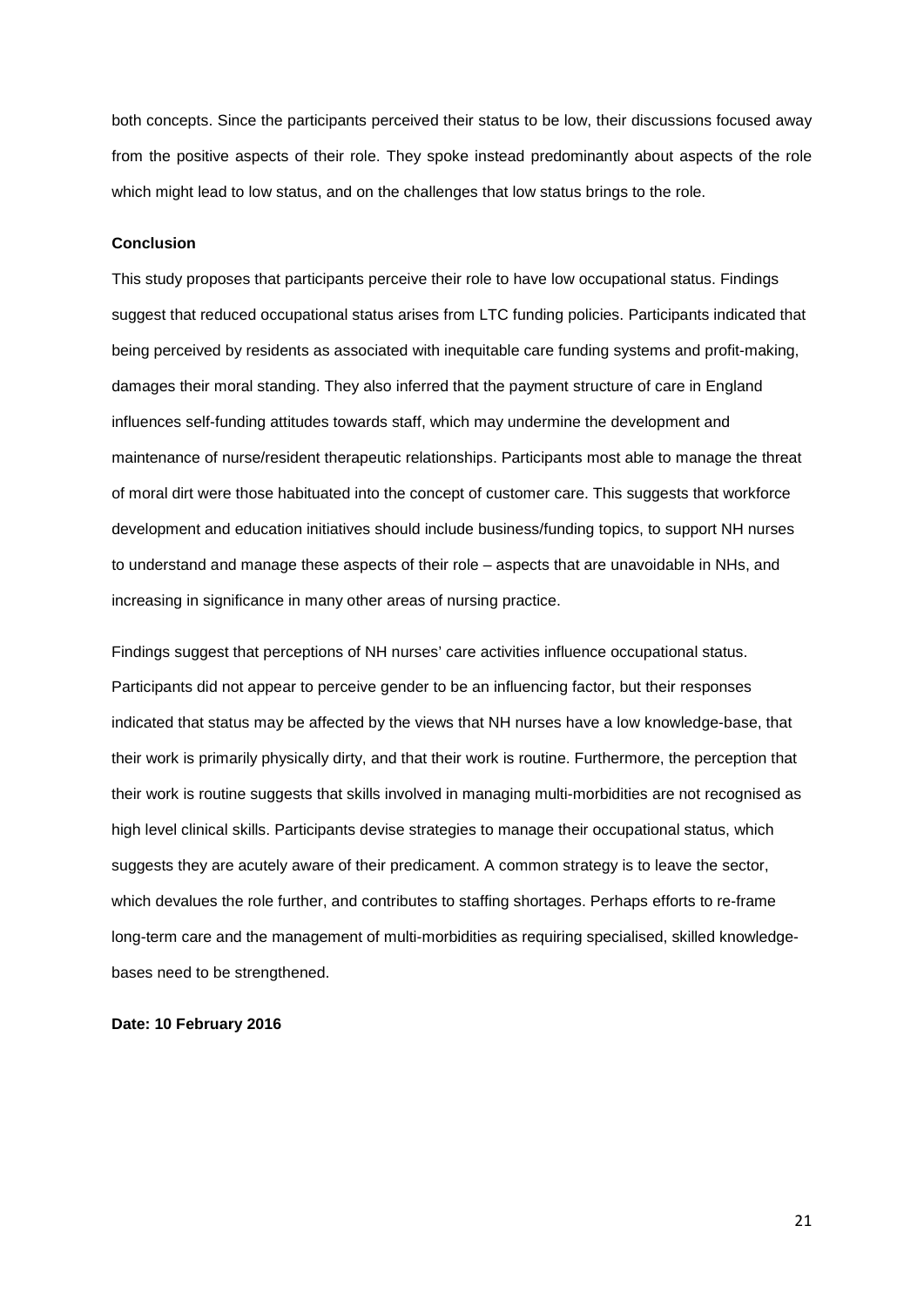# **References**

Abbey, J., Abbey, B., Bridges, P., Elder, R., Lemcke, P., Liddle, J. and Thornton, R. (2006) Clinical placements in residential aged care facilities: The impact on nursing students' perception of aged care and the effect on career plans. The Australian Journal of Advanced Nursing: A Quarterly Publication of the Royal Australian Nursing Federation 23 (4): 14-19.

Aggleton, P. and Chalmers, H. (2000) Nursing Models and Nursing Practice. 2nd ed. Basingstoke: Palgrave.

Althusser, L. Ideology and ideological state apparatuses (notes towards an investigation). In: B. Brewster (ed.) Lenin and Philosophy and Other Essays. New York: Monthly Review Press, pp. 127- 186.

Angelopoulou, P., Kangis, P. and Babis, G. (1998) Private and public medicine: A comparison of quality perceptions. International Journal of Health Care Quality Assurance 11 (1): 14-20.

Arasli, H., Ekiz, E.H. and Katircioglu, S.T. (2008) Gearing service quality into public and private hospitals in small islands: Empirical evidence from Cyprus. International Journal of Health Care Quality Assurance 21 (1): 8-23.

Ashforth, B.E. and Kreiner, G.E. (1999) "How can you do it?" Dirty work and the challenge of constructing a positive identity. The Academy of Management Review 24 (3): 413-434.

Ashforth, B.E. and Kreiner, G.E. (2002) Normalizing emotion in organizations: Making the extraordinary seem ordinary. Human Resource Management Review 12 (2): 215-235.

Ashforth, B.E., Kreiner, G.E., Clark, M.A., and Fugate, M. (2007) Normalizing dirty work: Managerial tactics for countering occupational taint. Academy of Management Journal 50 (1): 149-174.

Borsay, A. (2009) Nursing history: An irrelevance for nursing practice? Nursing History Review 17: 14- 27.

Bourdieu, P. (1986) The forms of capital. In: J.C. Richardson (ed.) Handbook of Theory and Research for the Sociology of Education. New York: Greenwood Press.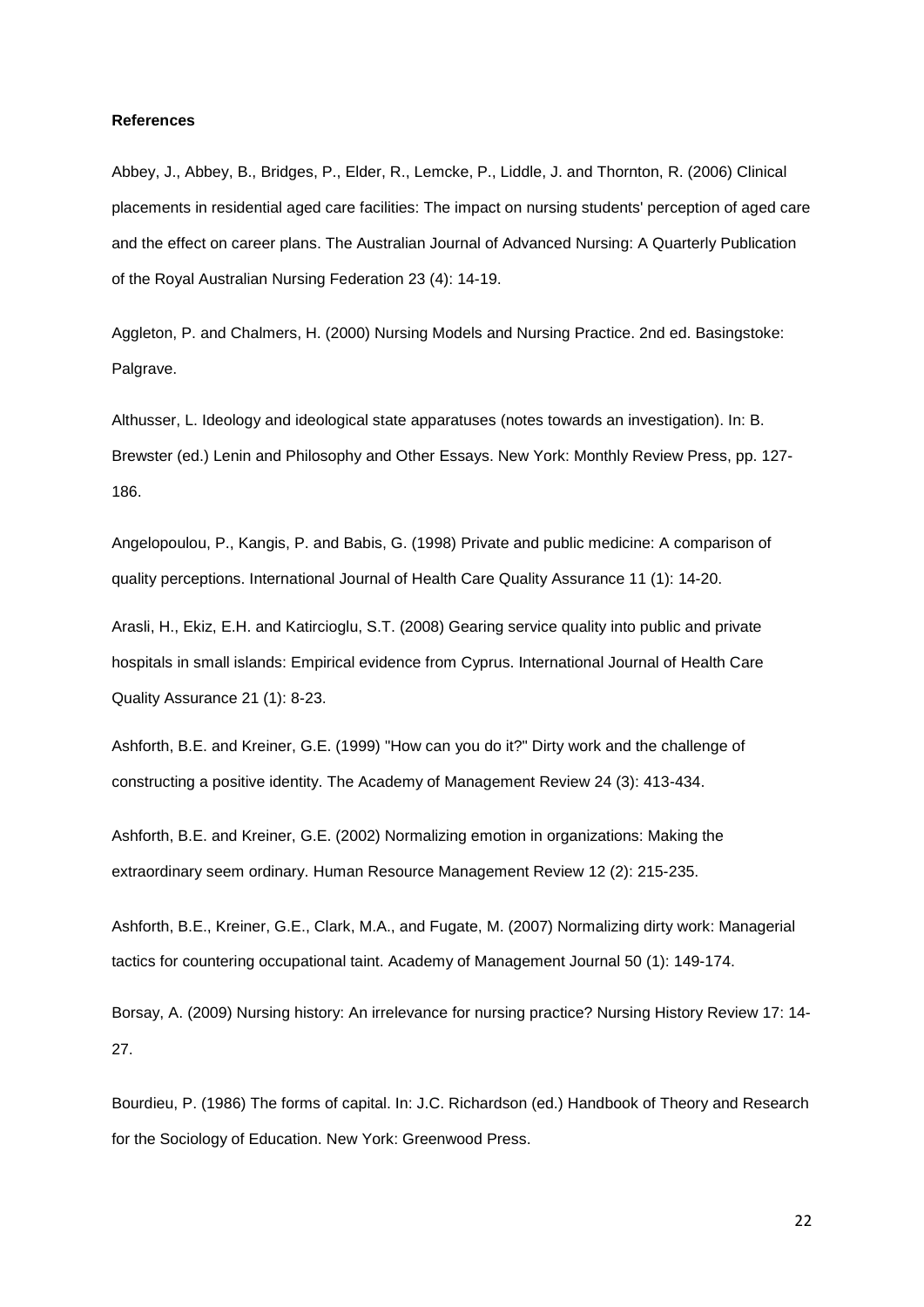Bourdieu, P. and Passeron, J. (1977) Reproduction in Education, Society and Culture. London: Sage.

Carehome.co.uk. (2015) Promoting good care.

Carehome.co.uk, [http://www.carehome.co.uk/care\\_map\\_search.cfm?category=1000,](https://mail.northumbria.ac.uk/owa/redir.aspx?SURL=37t_OczbjdPRqlEJqFLjAO2IjiTMyRCm_jZ9dgth6Vi2YaPcLSbTCGgAdAB0AHAAOgAvAC8AdwB3AHcALgBjAGEAcgBlAGgAbwBtAGUALgBjAG8ALgB1AGsALwBjAGEAcgBlAF8AbQBhAHAAXwBzAGUAYQByAGMAaAAuAGMAZgBtAD8AYwBhAHQAZQBnAG8AcgB5AD0AMQAwADAAMAA.&URL=http%3a%2f%2fwww.carehome.co.uk%2fcare_map_search.cfm%3fcategory%3d1000) accessed 20 July 2015.

Carpenter, M. (1993) The subordination of nurses in health care: Towards a social divisions approach. In: E. Riska and Wegar, K. (eds.) Gender, Work and Medicine: Women and the Medical Division of Labour. London: Sage, pp.115-125.

Clements, L. (2010) NHS funding for continuing health care in England: The revised (2009) guidance. Social Care and Neurodisability 1 (1): 39-47.

Colombo, F., Llena-Nozal, A., Mercier, J. and Tjadens, F. (2011) Help Wanted? Providing and Paying for LongTerm Care. OECD: OECD Health Policy Studies.

Comas-Herrera, A., Wittenberg, R., Costa-Font, J., Gori, C., Di Maio, C., Patxot, C., Pickard, L., Pozzi, A. and Rothgang A (2006) Future long-term care expenditure in Germany, Spain, Italy and the United Kingdom. Ageing and Society 26 (2): 285-302.

Davies, S. (2005). Meleis's theory of nursing transitions and relatives' experiences of nursing home entry. Journal of Advanced Nursing 52 (6): 658-671.

Department of Health. (2012) National Framework for NHS Continuing Healthcare and NHS-Funded Nursing Care (Revised). London: Department of Health.

Doling, J. and Ronald, R. (2012) Meeting the income needs of older people in East Asia: Using housing equity. Ageing and Society 32 (3): 471-490.

Flick, U. (2000) Episodic interviewing. In: M. Bauer and G. Gaskell (eds.) Qualitative Researching with Text, Image and Sound: A Practical Handbook. London: Sage, pp. 75-92.

Flick, U. (2009) An Introduction to Qualitative Research. 4th ed. London: Sage.

Gadamer, H.G. (1976) Philosophical Hermeneutics. Berkeley: University of California Press.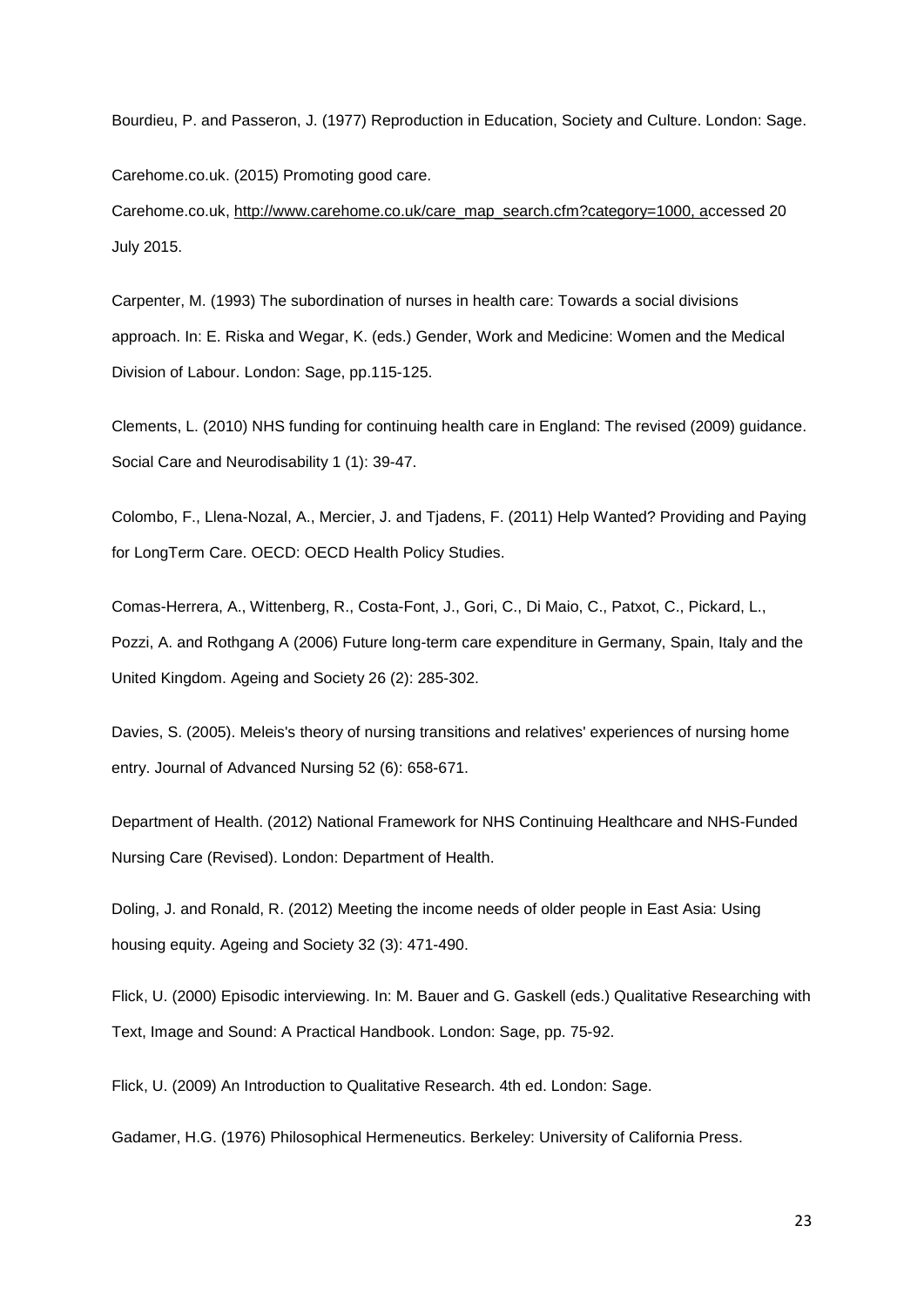Gadamer, H.G. Truth and Method. 2nd ed. London: Sheed and Ward.

Goode, W. (1978) The Celebration of Heroes: Prestige as a Social Control System. Berkeley: University of California Press.

Gregg, P. and Wadsworth, J. (2003) Labour market prospects for less skilled workers over the recovery. In: R. Dickens, P. Gregg and J. Wadsworth (eds.), The labour market under New Labour: The state of working Britain. Basingstoke: Palgrave Macmillan.

Guy, M.E. and Newman, M.A. (2004) Women's jobs, men's jobs: Sex segregation and emotional labour. Public Administration Review 64 (3): 289-298.

Harrison, P. (2010) The cultural authority of natural history in early modern Europe. In: D.R. Alexander and R.L. Numbers (eds.) Biology and Ideology: From Descartes to Dawkins. Chicago: University of Chicago Press, pp. 11-35.

Henwood, M. (2010) Journeys without Maps: The Decisions and Destinations of People who Self Fund. Oxford: Putting People First Consortium.

Higgins, I., Slater, L., and Peek, C. (2007) The negative attitudes of nurses towards older patients in the acute hospital setting: A qualitative descriptive study. Contemporary Nurse: A Journal for the Australian Nursing Profession 26 (2): 225-237.

Hippel, W. V., Hippel, C. V., Conway, L., Preacher, K. J., Radvansky, G. A., and Schooler, J. W. (2005) Coping with stereotype threat: Denial as an impression management strategy. Journal of Personality and Social Psychology 89 (1): 22-35.

Hughes, E.C. (1951) Work and the self. In: J.H. Rohrer and M. Sherif (eds.) Social Psychology at the Crossroads. New York: Harper and Brothers, pp. 313-323.

Hughes, E.C. (1958) Men and their Work. Glencoe, IL: Free Press.

Jervis, L. (2001) The pollution of incontinence and the dirty work of caregiving in a US nursing home. Medical Anthropology Quarterly 15 (1): 84-99.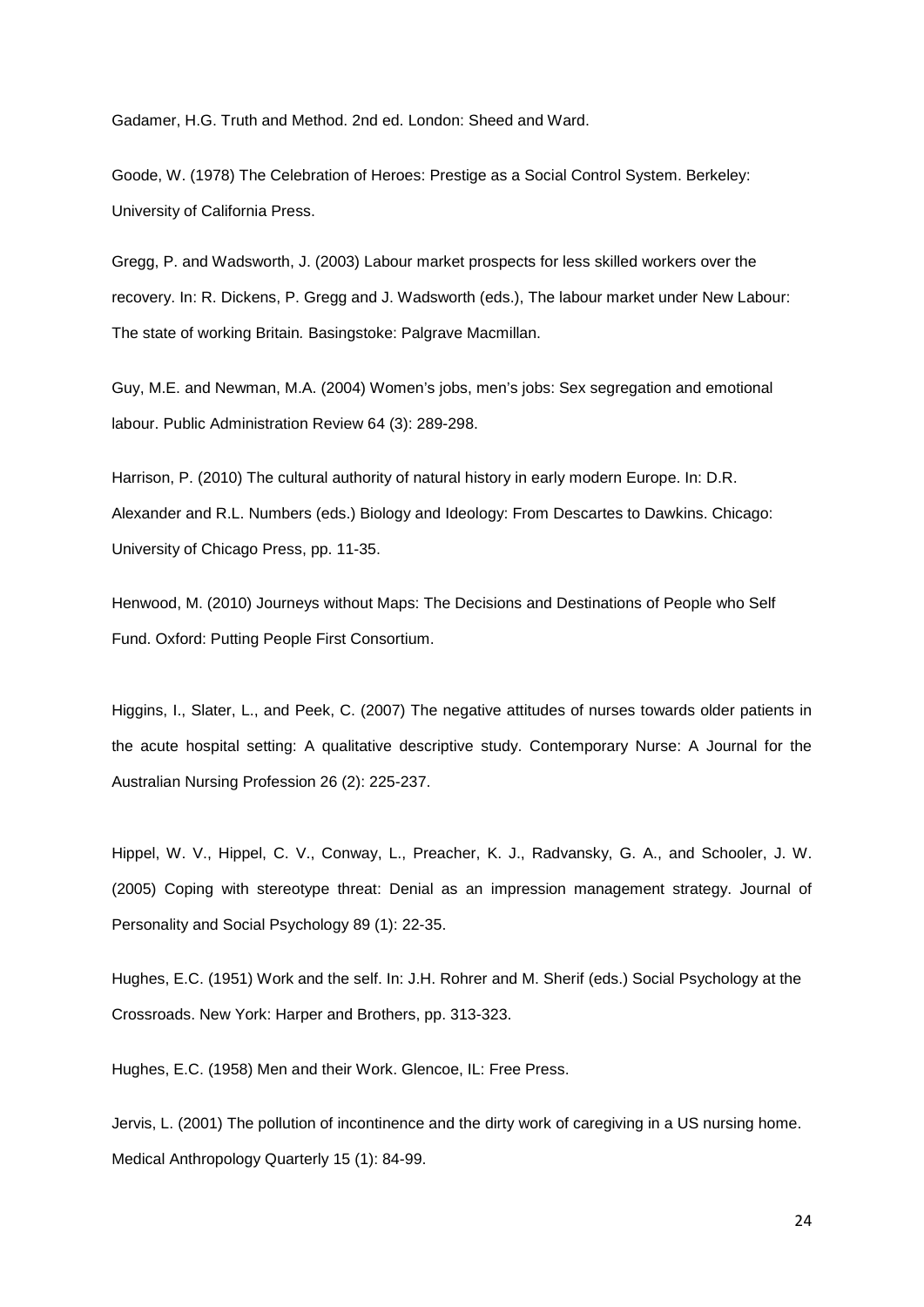Judge, T. A., Bono, J. E. and Locke, E. A. (2000) Personality and job satisfaction: The mediating role of job characteristics. Journal of Applied Psychology 85 (2): 237-249.

Kaiser Family Foundation. (2001) National Survey on Nursing Homes. Menlo Park, CA: Kaiser Family Foundation.

Kreiner, G.E., Ashforth, B.E. and Sluss, D,M. (2006) Identity dynamics in occupational dirty work: Integrating social identity and system justification perspectives. Organization Science 17 (5): 619-636.

McMurray, R. (2012) Embracing dirt in nursing matters. . In: R. Simpson, N. Slutskaya, P. Lewis and H. Hopfl (eds.) Dirty Work: Concepts and Identities. Basingstoke: Palgrave macmillan, pp. 126-142.

McMurray, R. (2008) Boundary management, interplexity, and nostalgia: Managing marginal identities in public health working. International Journal of Public Administration 31 (9): 1058-1078.

Neville, C., Dickie, R. and Goetz, S. (2014) What's stopping a career in gerontological nursing? Literature review. Journal of Gerontological Nursing 40 (1): 18-27.

Raikkonen, O., Perala, M. and Kahanpaa, A. (2007) Staffing adequacy, supervisory support and quality of care in long-term care settings: Staff perceptions. Journal of Advanced Nursing 60 (6): 615- 626.

Reed, J., Proctor, S. and Murray, S. (1996) A sampling strategy for qualitative research. Nurse Researcher 3 (4): 52-68.

Sandelowski, M. (1995) Sample size in qualitative research. Research in Nursing and Health 18 (2): 179-183.

Thompson, J. (2016) An exploration of the role and status of nurses working in nursing homes for older people: A hermeneutic phenomenological study. PhD thesis, Northumbria University, Newcastle-upon-Tyne.

Toles, M., Young, H. M. and Ouslander, J. (2012). Improving care transitions in nursing homes. Generations: Journal of the American Society of Aging 36 (4): 78-85.

Twigg, J. (2000a) Carework as a form of bodywork. Ageing and Society 20 (4): 389-411.